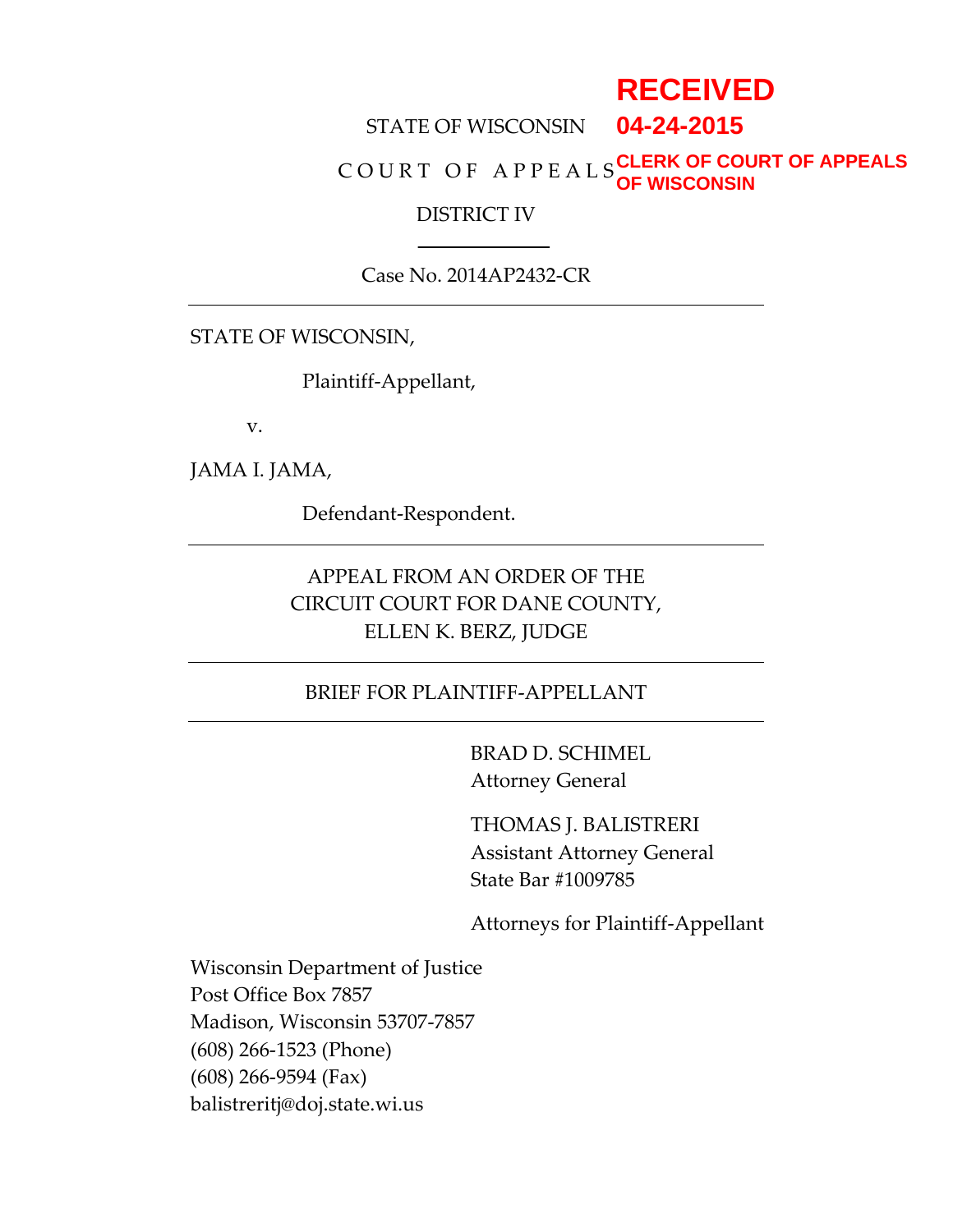# TABLE OF CONTENTS

|           | Page                                                                                                                                                                                                                                                                                                              |
|-----------|-------------------------------------------------------------------------------------------------------------------------------------------------------------------------------------------------------------------------------------------------------------------------------------------------------------------|
|           |                                                                                                                                                                                                                                                                                                                   |
|           |                                                                                                                                                                                                                                                                                                                   |
|           |                                                                                                                                                                                                                                                                                                                   |
|           |                                                                                                                                                                                                                                                                                                                   |
| I.        | The circuit court misconstrued both the sexual<br>assault statute and the burglary statute to require<br>proof, not just of lack of consent, but lack of<br>consent by a person who was competent to give<br>consent, thereby adding an element not intended<br>by the legislature to the crimes defined by those |
| A.        | The court erroneously added a nonexistent<br>element to the crime of third-degree sexual                                                                                                                                                                                                                          |
| <b>B.</b> | The court erroneously added a nonexistent<br>element to the crime of burglary. 15                                                                                                                                                                                                                                 |
| Π.        | The jury properly found Jama guilty of third-                                                                                                                                                                                                                                                                     |
| A.        | The evidence was sufficient to prove that<br>HH did not consent to have sexual                                                                                                                                                                                                                                    |
| B.        | The verdicts convicting Jama of second-<br>degree and third-degree sexual assault were                                                                                                                                                                                                                            |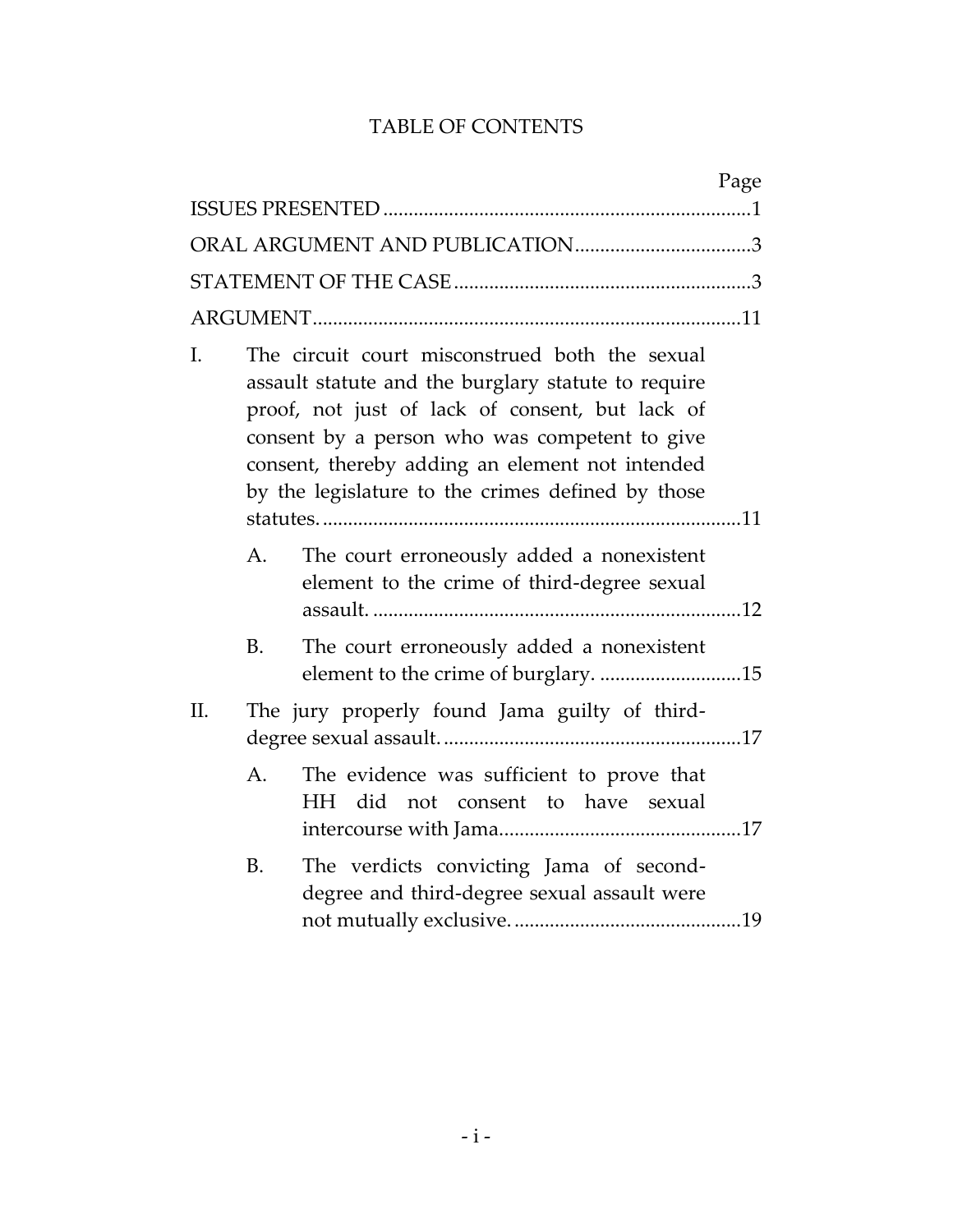|    |         |                                                                                                                                                                                       | Page |
|----|---------|---------------------------------------------------------------------------------------------------------------------------------------------------------------------------------------|------|
| Ш. |         | The jury properly found Jama guilty of burglary20                                                                                                                                     |      |
|    | A.      | The evidence was sufficient to prove that<br>Jama entered HH's apartment with intent to<br>sexually assault and steal from her, and that<br>she did not give him consent to enter her |      |
|    | B.      | The verdicts convicting Jama of second-<br>degree sexual assault and burglary were not                                                                                                |      |
|    | CLUSION |                                                                                                                                                                                       | 23   |

# Cases

| Berg v. State,                             |
|--------------------------------------------|
| 63 Wis. 2d 228,                            |
|                                            |
| Orion Flight Serv. v. Basler Flight Serv., |
| 2006 WI 51, 290 Wis. 2d 421,               |
|                                            |
| Quinn v. State,                            |
| 153 Wis. 573,                              |
|                                            |
| State v. Asfoor,                           |
| 75 Wis. 2d 411,                            |
|                                            |
| State v. Bodoh,                            |
| 226 Wis. 2d 718,                           |
|                                            |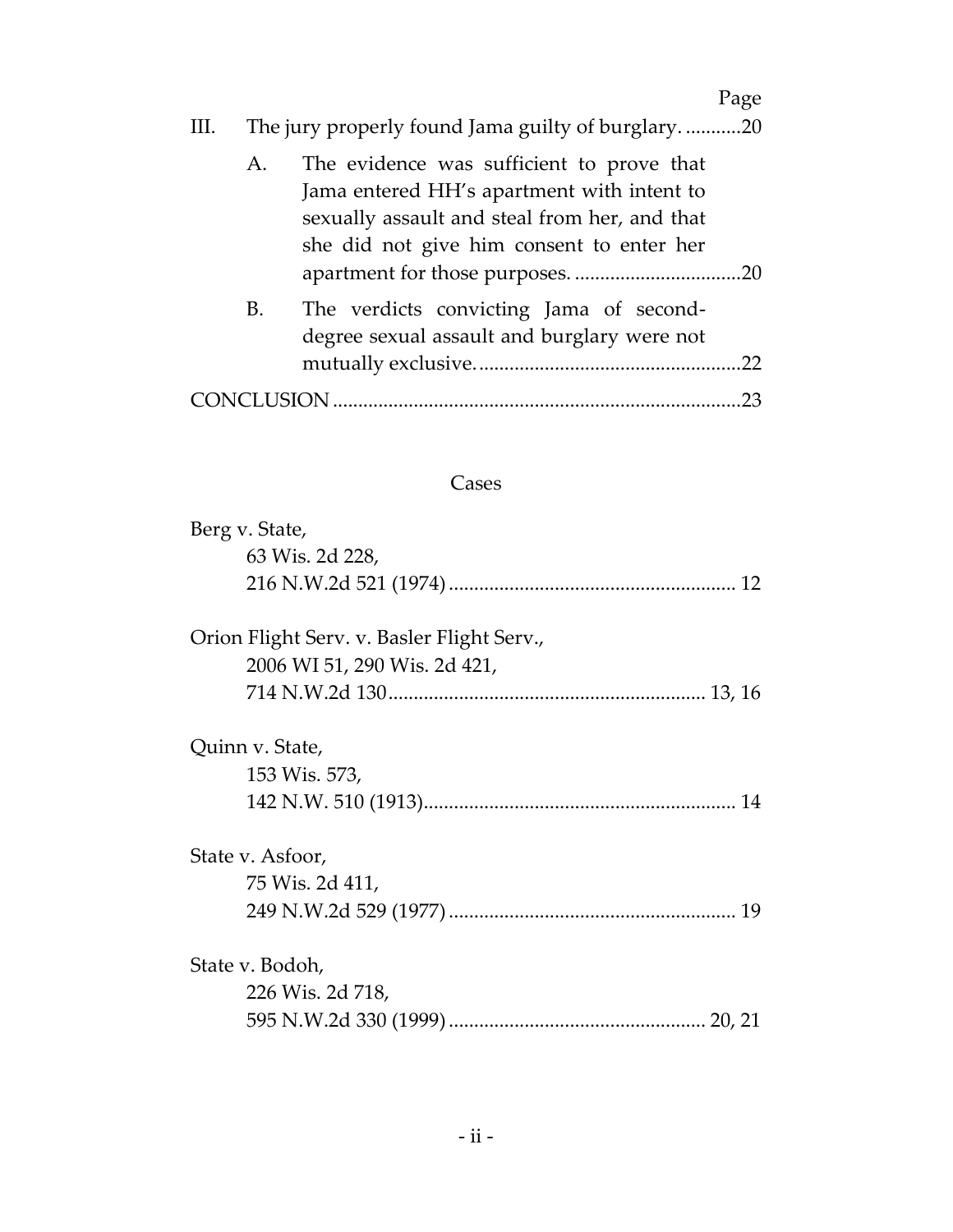|                   |                                   | Page |
|-------------------|-----------------------------------|------|
| State v. Fleming, |                                   |      |
|                   | 38 Wis. 2d 365,                   |      |
|                   |                                   |      |
| State v. Friday,  |                                   |      |
|                   | 147 Wis. 2d 359,                  |      |
|                   |                                   |      |
| State v. Grunke,  |                                   |      |
|                   | 2008 WI 82, 311 Wis. 2d 439,      |      |
|                   |                                   |      |
| State v. Helnik,  |                                   |      |
|                   | 47 Wis. 2d 720,                   |      |
|                   |                                   |      |
| State v. Herfel,  |                                   |      |
|                   | 49 Wis. 2d 513,                   |      |
|                   |                                   |      |
| State v. Karow,   |                                   |      |
|                   | 154 Wis. 2d 375,                  |      |
|                   |                                   |      |
| State v. Long,    |                                   |      |
|                   | 2009 WI 36, 317 Wis. 2d 92,       |      |
|                   |                                   |      |
| State v. Messelt, |                                   |      |
|                   | 185 Wis. 2d 254,                  |      |
|                   |                                   |      |
| State v. Perkins, |                                   |      |
|                   | 2004 WI App 213, 277 Wis. 2d 243, |      |
|                   |                                   |      |
|                   |                                   |      |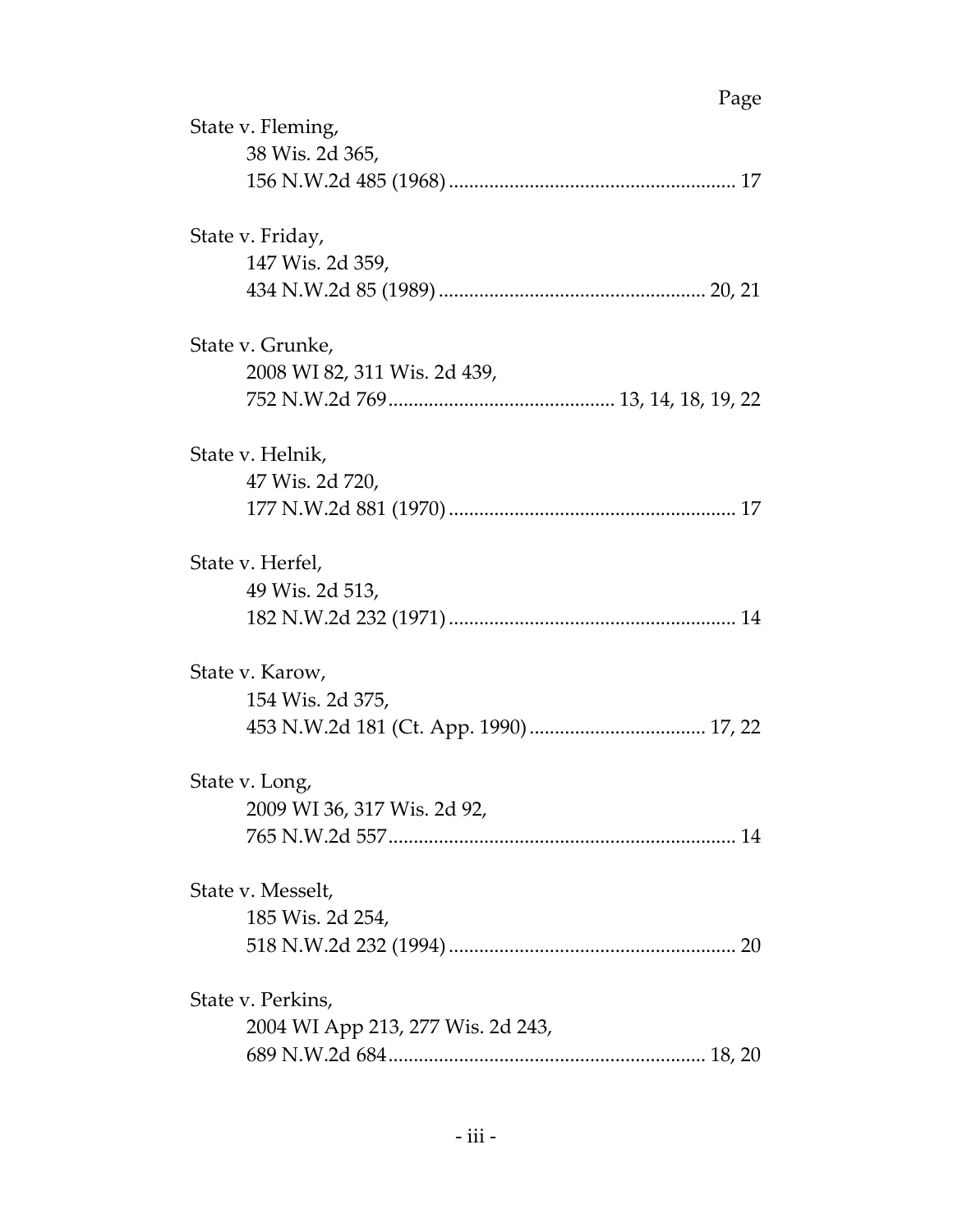|                                   | Page |
|-----------------------------------|------|
| State v. Poellinger,              |      |
| 153 Wis. 2d 493,                  |      |
|                                   |      |
| State v. Sauceda,                 |      |
| 168 Wis. 2d 486,                  |      |
|                                   |      |
| State v. Schulpius,               |      |
| 2006 WI App 263, 298 Wis. 2d 155, |      |
|                                   |      |
| State v. Warbelton,               |      |
| 2009 WI 6, 315 Wis. 2d 253,       |      |
|                                   |      |
| State v. Wenk,                    |      |
| 2001 WI App 268, 248 Wis. 2d 714, |      |
|                                   | 21   |

### Statutes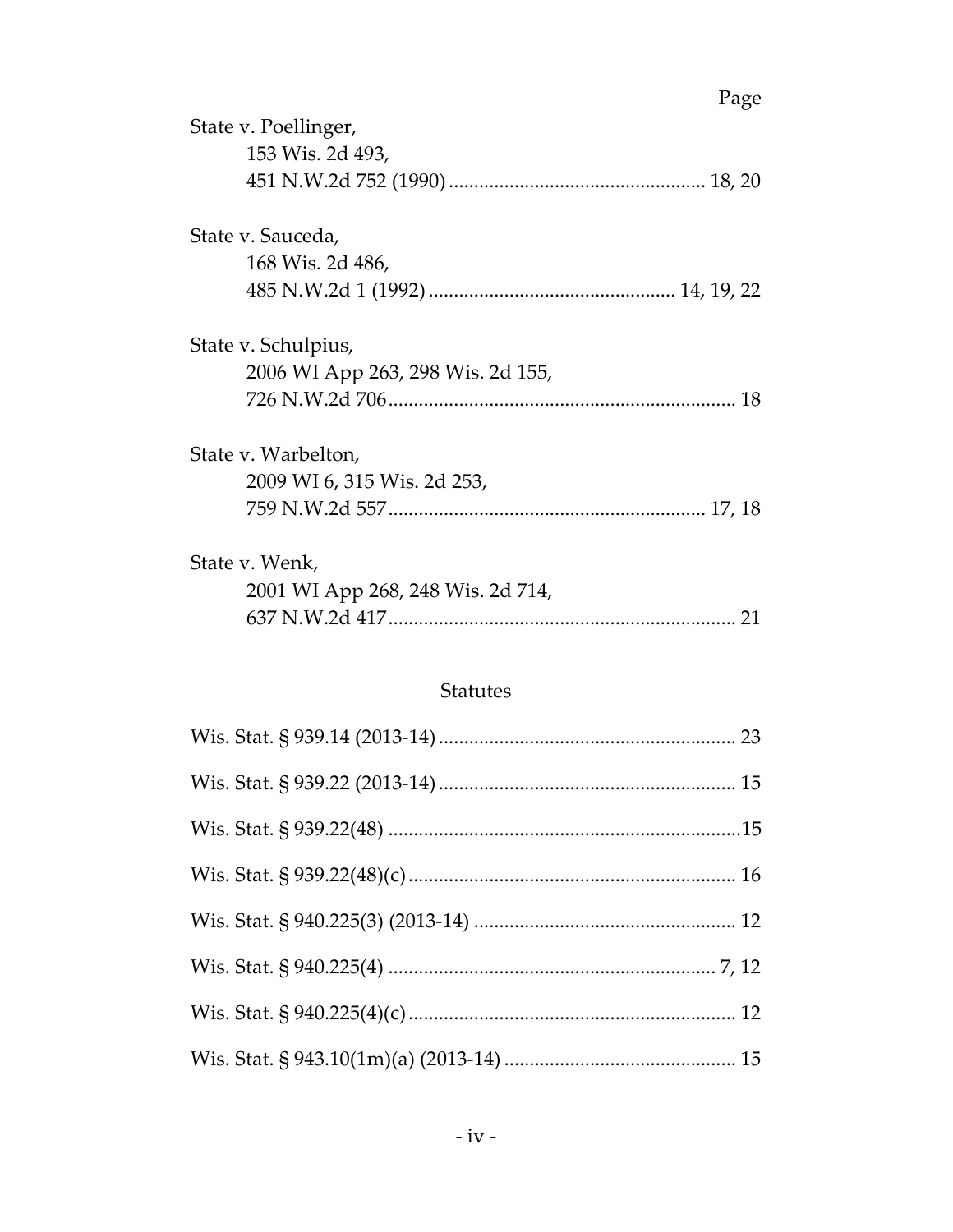# Page

# Other Authorities

| 5 Wisconsin Legislative Council,                 |  |
|--------------------------------------------------|--|
| Judiciary Committee Report on the Criminal Code, |  |
|                                                  |  |
|                                                  |  |
|                                                  |  |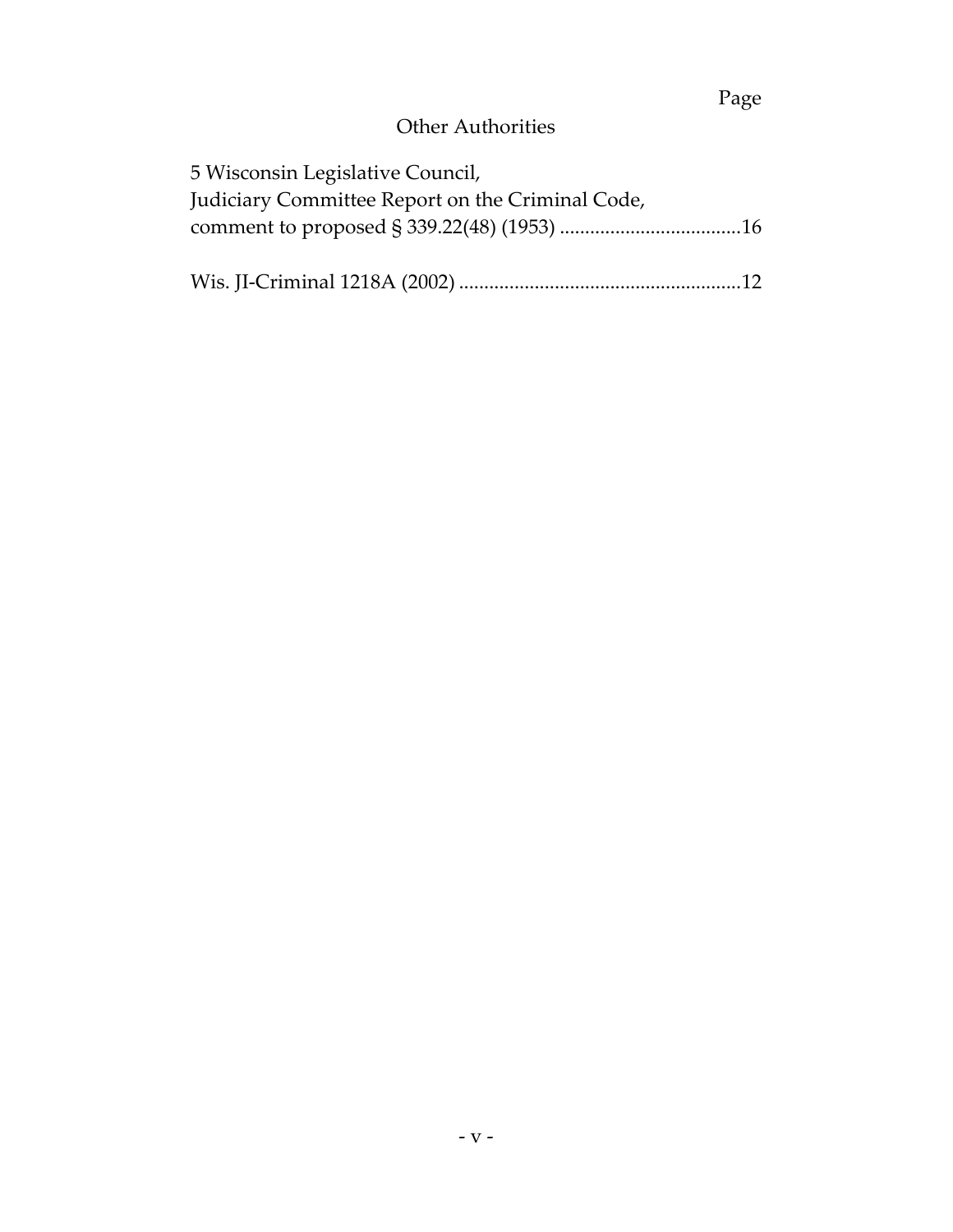#### STATE OF WISCONSIN

### COURT OF APPEALS

#### DISTRICT IV

#### Case No. 2014AP2432-CR

STATE OF WISCONSIN,

Plaintiff-Appellant,

v.

JAMA I. JAMA,

Defendant-Respondent.

# APPEAL FROM AN ORDER OF THE CIRCUIT COURT FOR DANE COUNTY, ELLEN K. BERZ, JUDGE

#### BRIEF FOR PLAINTIFF-APPELLANT

#### **ISSUES PRESENTED**

1. Did the circuit court misconstrue both the sexual assault statute and the burglary statute to require proof, not just of lack of consent, but lack of consent by a person who was competent to give consent, thereby adding an element not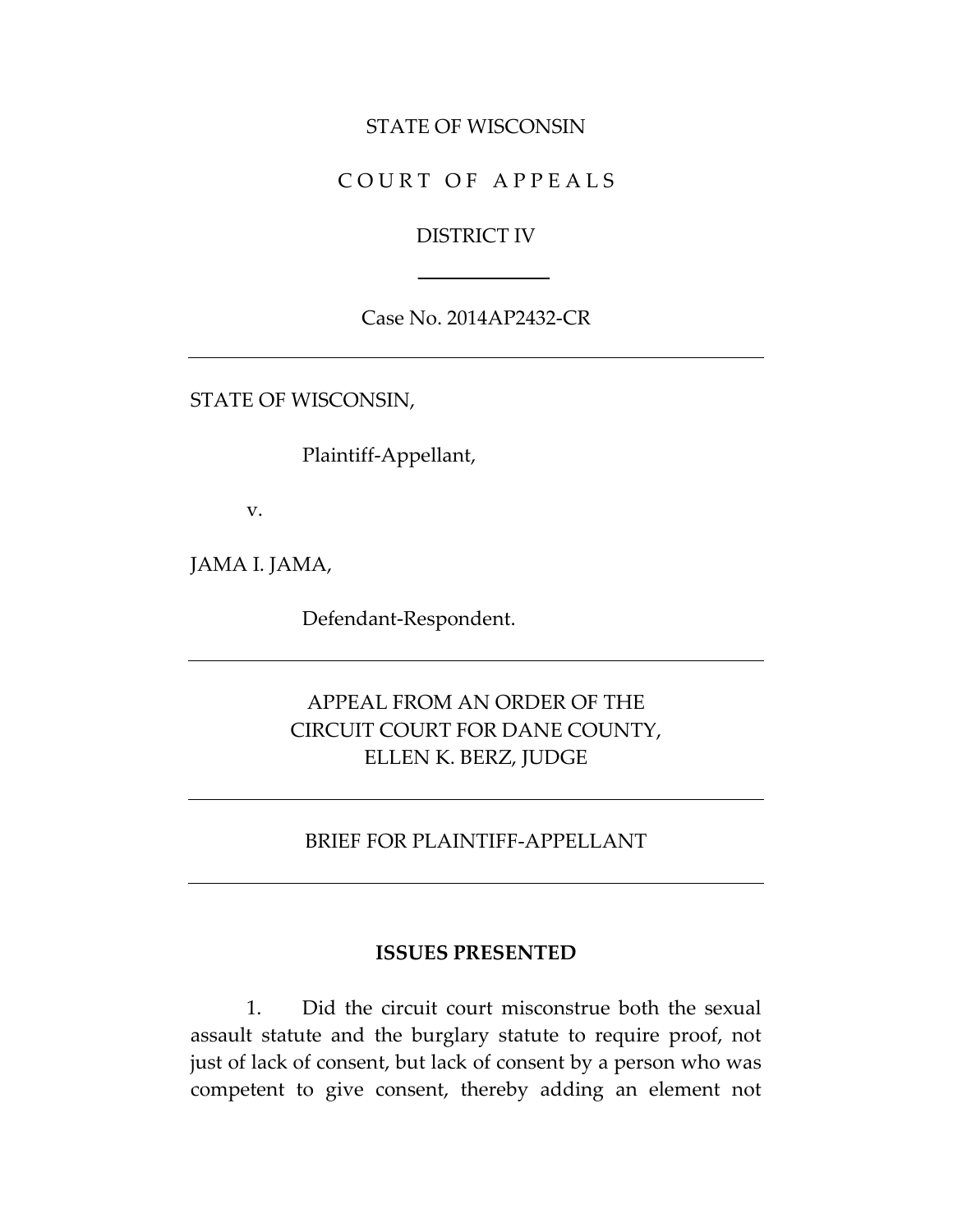intended by the legislature to the crimes defined by those statutes?

The circuit court construed both statutes to require lack of consent by a person who was competent to give consent.

2. Did the circuit court err by ordering the entry of a judgment of not guilty of third-degree sexual assault, notwithstanding the jury's verdict convicting the defendantrespondent, Jama I. Jama, of that offense, by applying its erroneous view of the law to find the evidence insufficient to convict him?

The circuit court held that the evidence was insufficient to convict Jama of this offense.

3. If the evidence was sufficient to convict Jama of third-degree sexual assault, would this conviction and Jama's conviction of second-degree sexual assault be mutually exclusive?

The circuit court held that convictions of both seconddegree sexual assault and third-degree sexual assault would be mutually exclusive.

4. Did the circuit court err by ordering the entry of judgments of not guilty of burglary with intent to commit a sexual assault and burglary with intent to steal, notwithstanding the jury's verdicts convicting Jama of those offenses, by applying its erroneous view of the law to find the evidence insufficient to convict him?

The circuit court held that the evidence was insufficient to convict Jama of these offenses.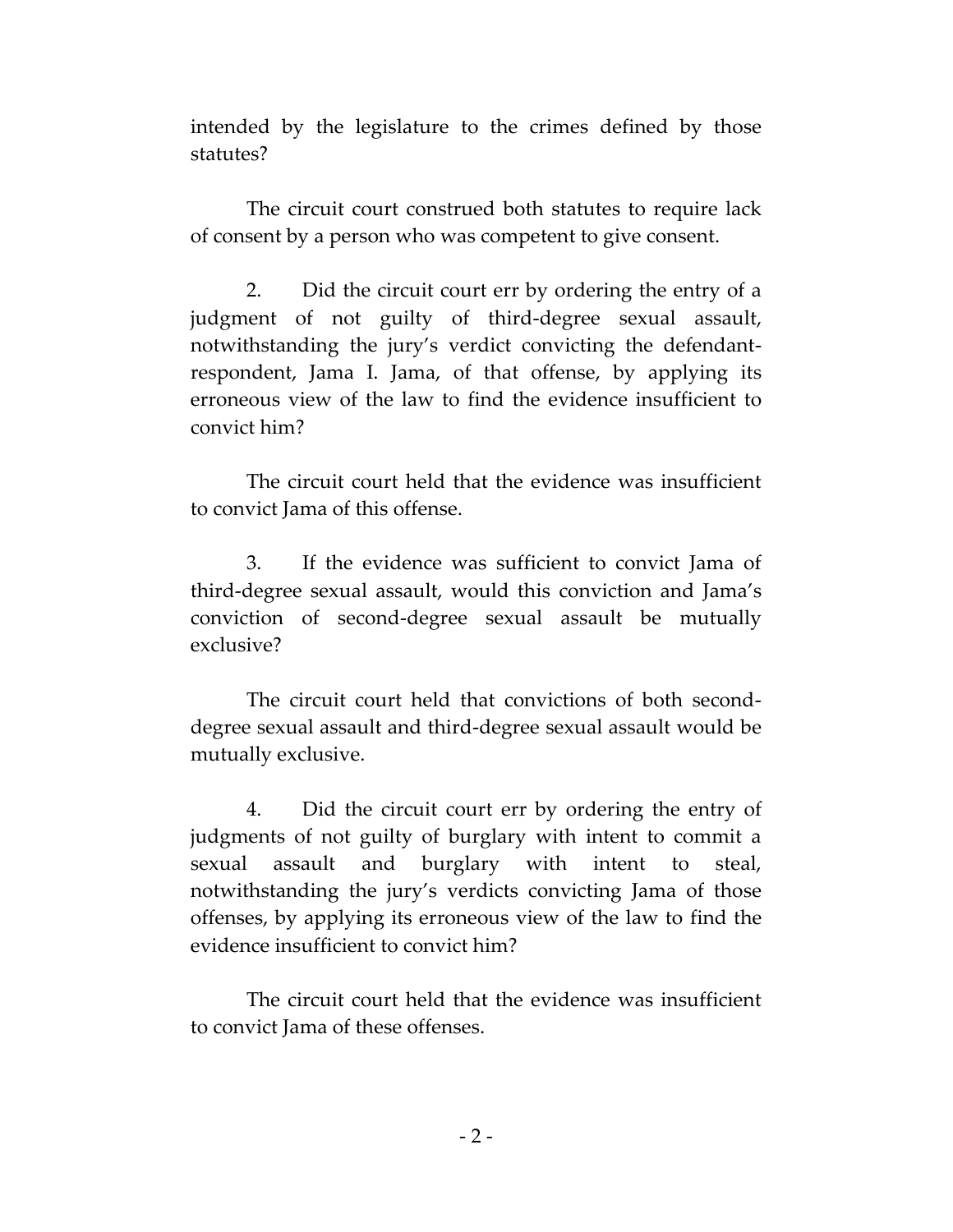5. If the evidence was sufficient to convict Jama of the two burglary charges, would these convictions and Jama's conviction of second-degree sexual assault be mutually exclusive?

The circuit court held that convictions of both seconddegree sexual assault and burglary would be mutually exclusive.

#### **ORAL ARGUMENT AND PUBLICATION**

There is no need for oral argument of this appeal because it would add nothing to the arguments in the briefs. The opinion should not be published because this appeal involves only the application of settled law to the facts of this case.

#### **STATEMENT OF THE CASE**

#### *NATURE OF THE CASE*

This is an appeal by the state of an order of the Circuit Court for Dane County, Ellen K. Berz, Judge, directing the entry of judgments of not guilty on Counts 2, 3 and 4 of the Amended Information, charging Jama respectively with thirddegree sexual assault, burglary with intent to commit the felony of sexual assault, and burglary with intent to steal, notwithstanding the verdicts of the jury finding Jama guilty of all three offenses.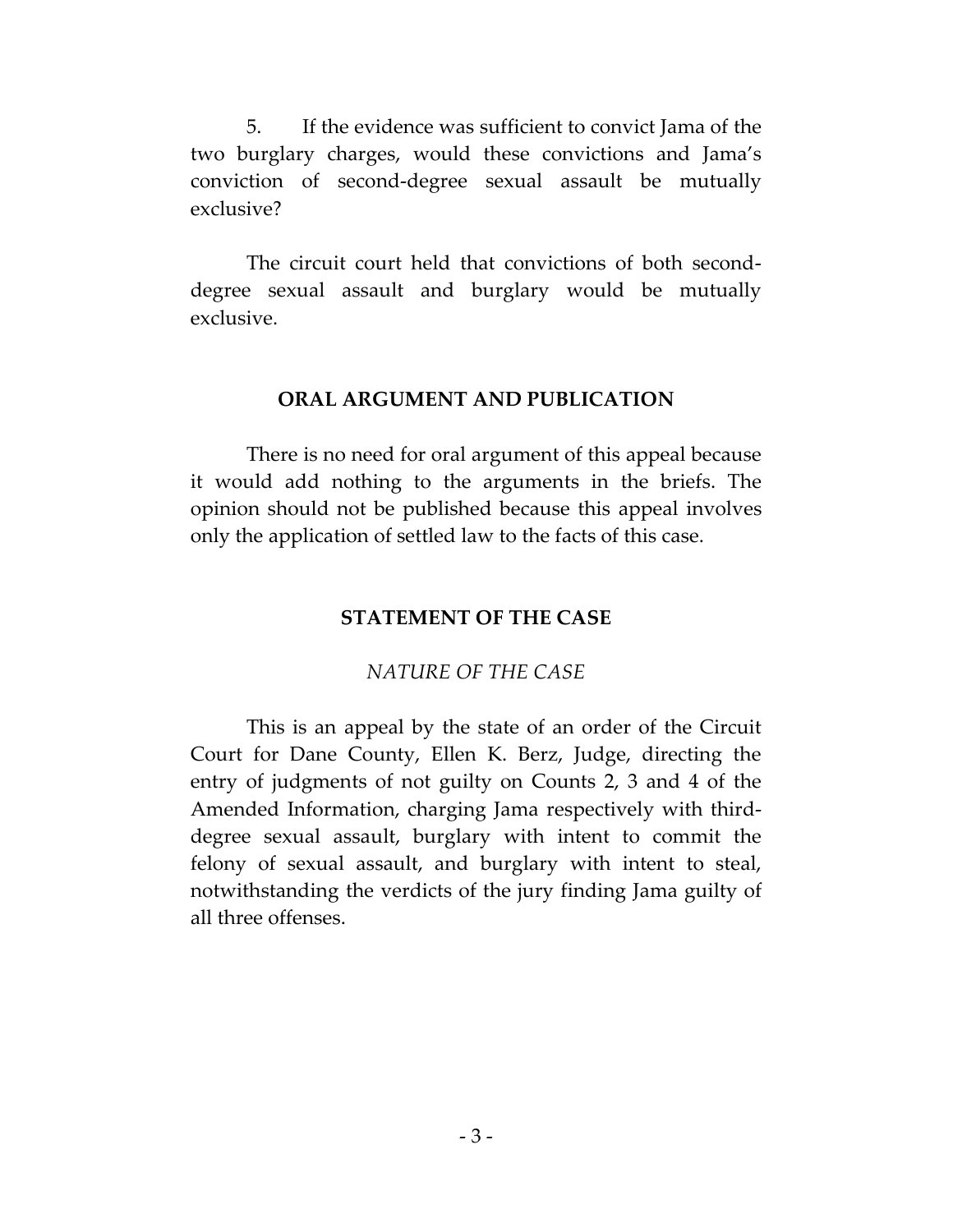#### *PROCEDURAL STATUS OF THE CASE*

Jama was charged in an Amended Information, dated December 20, 2013, with five crimes  $(25)$ . Count 1 charged Jama with second-degree sexual assault for having sexual intercourse with HH while she was under the influence of an intoxicant to the extent that she was incapable of giving consent (25:1). Count 2 charged Jama with third-degree sexual assault for having sexual intercourse with HH without her consent (25:1). Count 3 charged Jama with burglary for entering the residence of HH without her consent with the intent to commit the felony of sexual assault (25:2). Count 4 charged Jama with burglary for entering the residence of HH without her consent with the intent to steal (25:2). Count 5 charged Jama with misdemeanor theft for stealing moveable property from the residence of HH (25:2).

A four day jury trial was held from February 25 to 28, 2014 (88-93).

After the state presented its case in chief, Jama moved for directed verdicts on all five counts (92:70-71). The circuit court denied the motion with respect to each of these counts (92:80- 83).

Following the close of all the evidence, the jury returned verdicts finding Jama guilty of all five counts charged (63; 93:110-11).

 $\overline{a}$ 

<sup>1</sup> This document is numbered "24" in the record, but this is obviously an error since the index to the record lists the Amended Information as document 25, there already is a document 24, the state's supplemental witness list, in the record, and the next document following the Amended Information is numbered 26.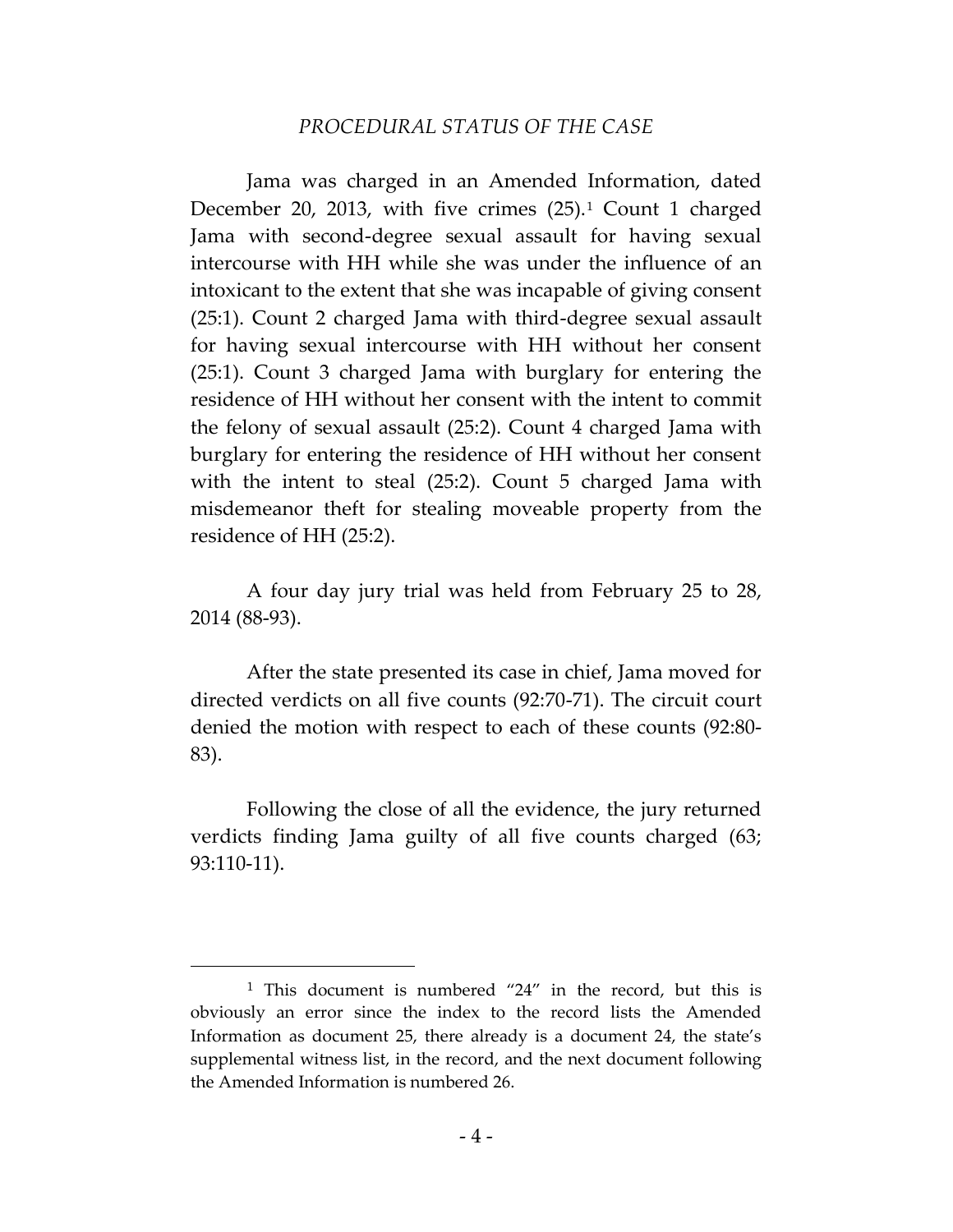Jama orally moved for judgment notwithstanding the verdicts (93:112-13).

The court promptly denied the motion with respect to counts 1, 2 and 5, i.e., both counts of sexual assault and the count of theft (93:113). But with respect to counts 3 and 4, the two counts of burglary, the court held its decision in abeyance pending briefing by the parties (93:113-15).

After the briefs were submitted (64-68, 72, 74), the court again denied the motion with respect to counts 1 and 5, but changing its mind regarding the charge of third-degree sexual assault, granted the motion with respect to counts 2, 3 and 4 (76:16).

The state filed an appeal from the circuit court's written decision and order directing the entry of judgments of not guilty notwithstanding the verdicts with respect to counts 2, 3 and 4, third-degree sexual assault and burglary (78).

The two remaining counts of second-degree sexual assault and misdemeanor theft proceeded to sentencing and entry of a judgment of conviction (83; 95).

#### *DECISION OF THE CIRCUIT COURT*

The circuit court separately considered each of the charges of which Jama was found guilty by the jury to determine whether the evidence was sufficient to convict him of that offense.

#### 1. Misdemeanor Theft

On the charge of misdemeanor theft, the circuit court found that the evidence was sufficient because the security camera in HH's apartment building showed Jama leaving with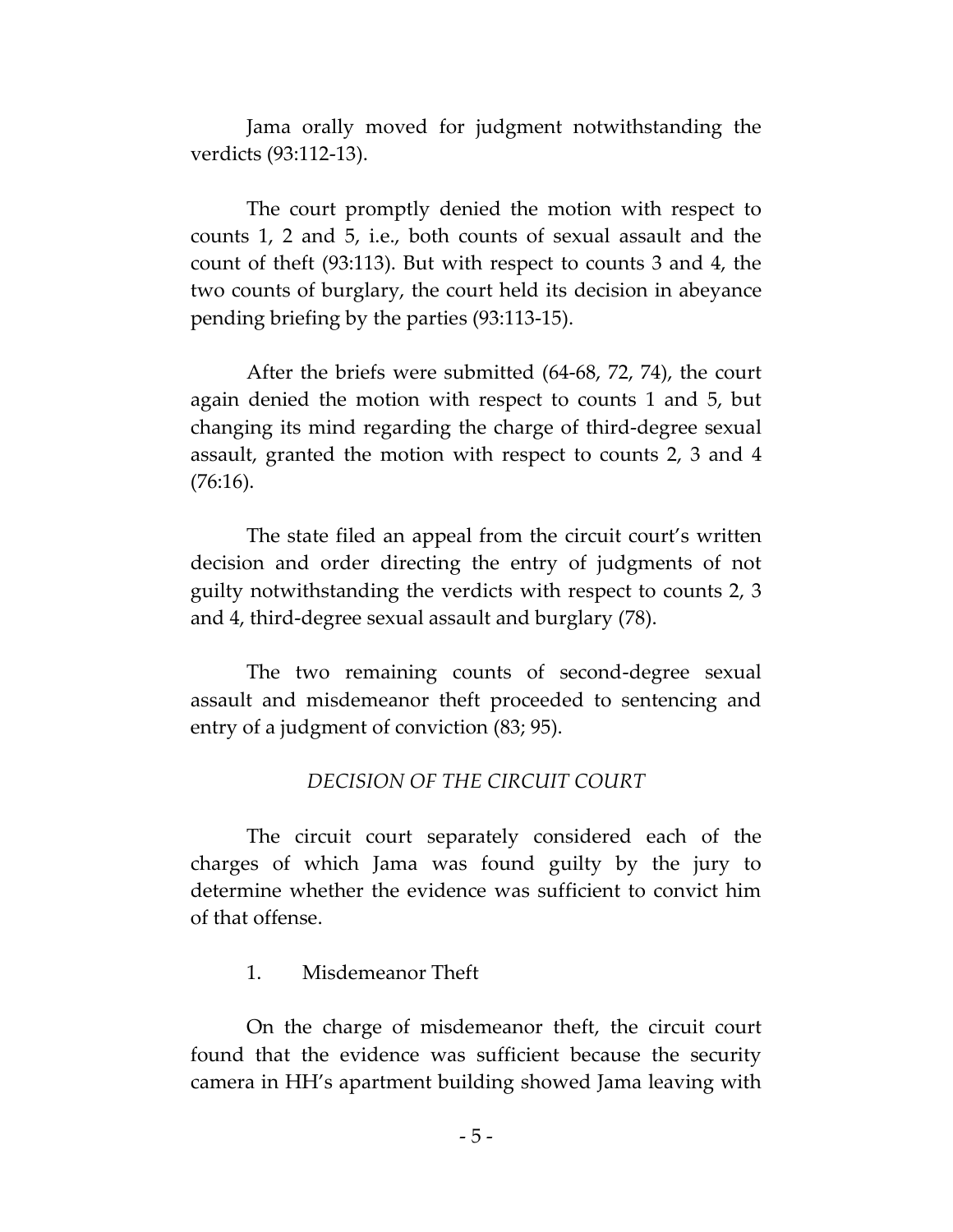a red bag belonging to the victim (76:4, A-Ap:104). The police found the red bag in Jama's home (76:4, A-Ap:104). Inside the bag was a remote control device that had been taken from the victim's apartment (76:4, A-Ap:104).

The court found that HH did not consent to the taking of her property because she testified she did not consent and because her apartment had been ransacked, indicating lack of consent (76:4, A-Ap:104).

2. Second-Degree Sexual Assault

The court also found the evidence sufficient to convict Jama of second-degree sexual assault (76:4-6, A-Ap:104-06).

The court found that the victim was unable to consent to sexual activity because she was too intoxicated, as vividly illustrated by the video of her entering her apartment building with Jama helping her walk (76:5, A-Ap:105).

3. Third-Degree Sexual Assault

Before determining whether the evidence was sufficient to convict Jama of third-degree sexual assault, the court considered whether the two verdicts convicting Jama of both second-degree and third-degree sexual assault were mutually exclusive, i.e., whether a finding of guilt on one charge necessarily excluded a finding of guilt on the other charge (76:6, A-Ap:106). Finding no law in Wisconsin, the court looked to other jurisdictions, primarily Illinois, for precedent (76:6-8, A-Ap:106-8).

To determine whether the guilty verdicts on the two sexual assault charges were mutually exclusive, the court engaged in a process of statutory construction to see whether the legislature intended the element of being "incapable of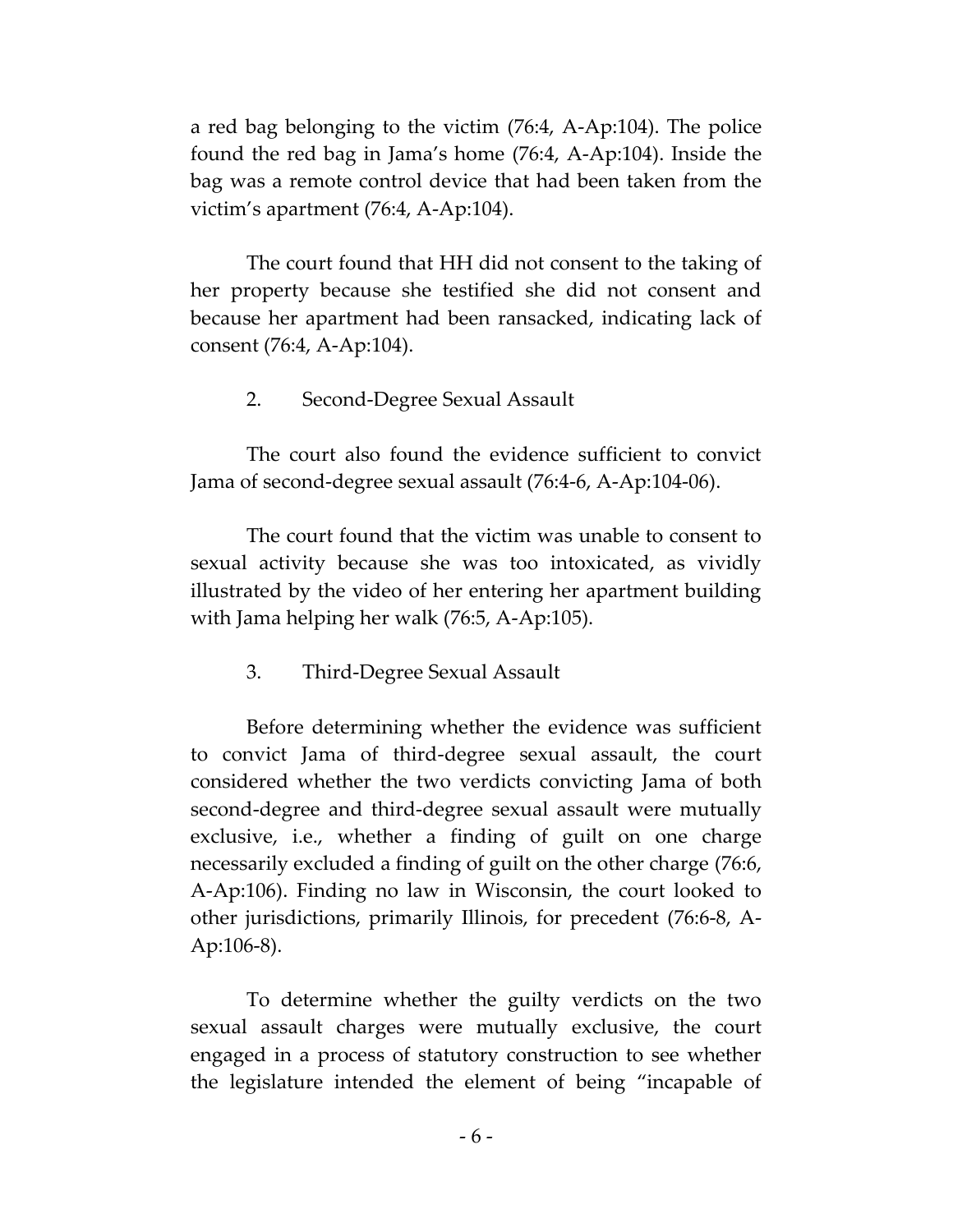giving consent" in the section defining second-degree sexual assault to be inherently inconsistent with the element of "without consent" in the section defining third-degree sexual assault (76:9, A-Ap:109).

Looking to Wis. Stat. § 940.225(4), which defines consent to mean an agreement by a person who is competent to give informed consent, the court construed third-degree sexual assault to have an additional element (76:9-10, A-Ap:109-10). Not only was it necessary to prove that the defendant had sexual intercourse with the victim and that the victim did not consent to have sex with the defendant, but the state also had to prove that the victim was competent to give consent (76:10, A-Ap:110). The court stated that the issue when a defendant was charged with third-degree sexual assault was "whether the competent person decided to consent" (76:10, A-Ap:110).

Having found that one of the elements of third-degree sexual assault is that the victim was competent to give consent, the court found that third-degree sexual assault was mutually inconsistent with second-degree sexual assault, which requires that the victim be incapable of consenting (76:10-11, A-Ap:110- 11). The court determined that a victim could not be competent to give consent and at the same time be incapable of giving consent (76:11, A-Ap:111).

The court found the evidence insufficient to prove that Jama was guilty of third-degree sexual assault because it said that, although the evidence was sufficient to prove that Jama had sexual intercourse with HH, there was absolutely no valid evidence adduced at the trial to support a finding that HH did not consent to have sexual intercourse (76:11, A-Ap:111). Due to her intoxication at the time, HH was unable to clearly testify that she did not consent to have sex with Jama, but could say only that she had no memory of giving consent (76:11-12, A-Ap:111-12). The court held that because HH had no memory of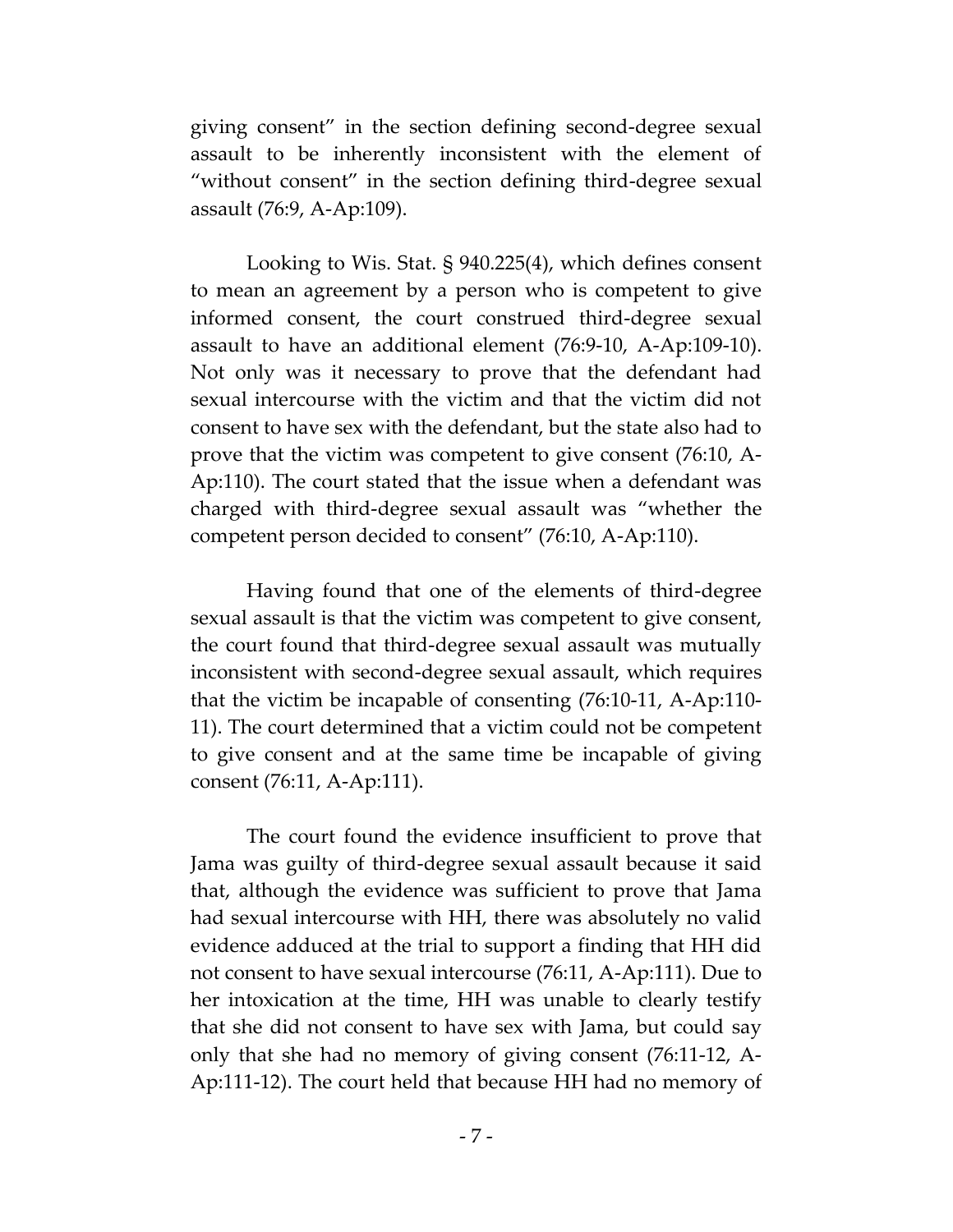her encounter with Jama, the state was unable to prove that she did not give consent.

Since the court directed the entry of a judgment of not guilty on count 2, it found that there was no remaining issue with respect to whether a conviction of third-degree sexual assault and the conviction of second-degree sexual assault would be mutually exclusive (76:12, A-Ap:112).

#### 4. Burglary With Intent To Commit A Sexual Assault

The court noted that an element of burglary is that the entry must be without the consent of the person in lawful possession of a dwelling (76:13, A-Ap:113). The court stated that the legislature did not provide any special definition of consent as used in the burglary statute (76:13, A-Ap:113).

Referencing the definition of consent in the sexual assault statute, the court found that the element of consent in the burglary statute was the decision of a competent person, a person with the ability to make an informed decision to give consent (76:13, A-Ap:113). So as it did with the sexual assault statute, the court construed the burglary statute to require an additional element, i.e., that the victim who did not consent to have her home burglarized must be shown to be competent to give consent (76:13, A-Ap:113).

The court stated that by convicting Jama of both seconddegree sexual assault and burglary, the jury found that HH had two mutually exclusive mental states, i.e., the ability to consent necessary to convict Jama of burglary and the inability to consent necessary to convict him of second-degree sexual assault (76:14, A-Ap:114). The court found that convictions for both offenses would be mutually exclusive because that would require findings that HH was both competent and not competent to make an informed decision regarding consent.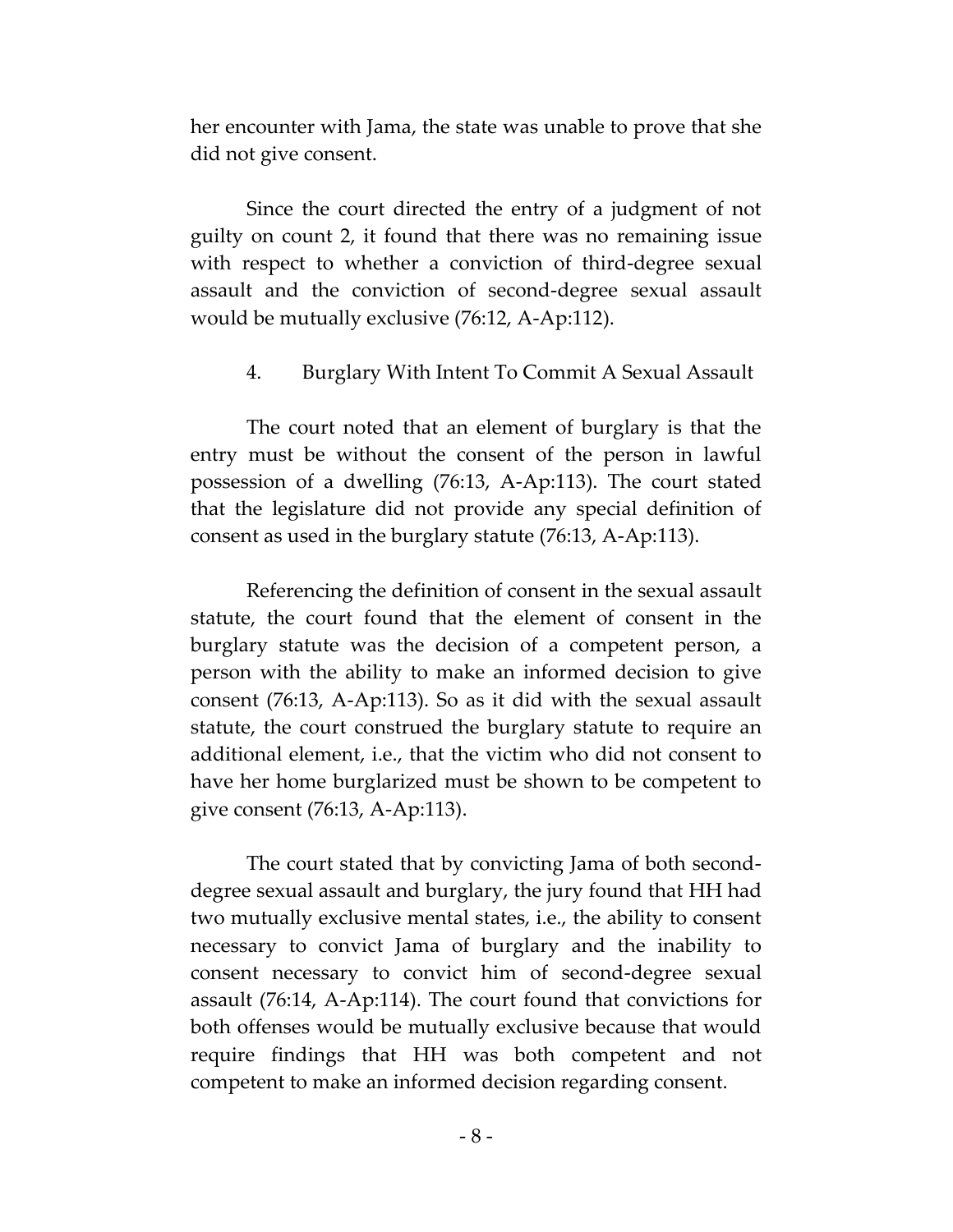In discussing the sufficiency of the evidence to convict Jama of burglary, the court found that there was enough evidence to show that Jama entered HH's apartment (76:14, A-Ap:114). However, the court said that there was nothing in Jama's words or actions at the time he entered HH's apartment to indicate that he intended to commit a sexual assault or any other crime (76:15, A-Ap:115).

The court further found that there was no evidence that HH did not consent to Jama's entry into her apartment (76:15, A-Ap:115). At most, she simply had no memory of giving consent (76:15, A-Ap:115). Moreover, there was evidence that the victim told the police she had given Jama consent to enter her apartment (76:15, A-Ap:115).

Thus, the court found that the evidence was insufficient to convict Jama of burglary with intent to commit a sexual assault and entered a judgment of not guilty on this count (76:15, A-Ap:115). This mooted any question with respect to the verdicts of second-degree sexual assault and burglary with intent to commit a sexual assault being mutually exclusive (76:15, A-Ap:115).

#### 5. Burglary With Intent To Steal

For the same reasons the court found the evidence insufficient to convict Jama of burglary with intent to commit a sexual assault, it also found the evidence insufficient to convict him of burglary with intent to steal and entered a judgment of not guilty on this count (76:16, A-Ap:116). This also resolved any problem of mutual exclusivity (76:16, A-Ap:116).

#### *FACTS RELEVANT TO ISSUES PRESENTED*

HH was very intoxicated when she left a bar and started to walk home to her apartment on Gorham Street alone (88:181,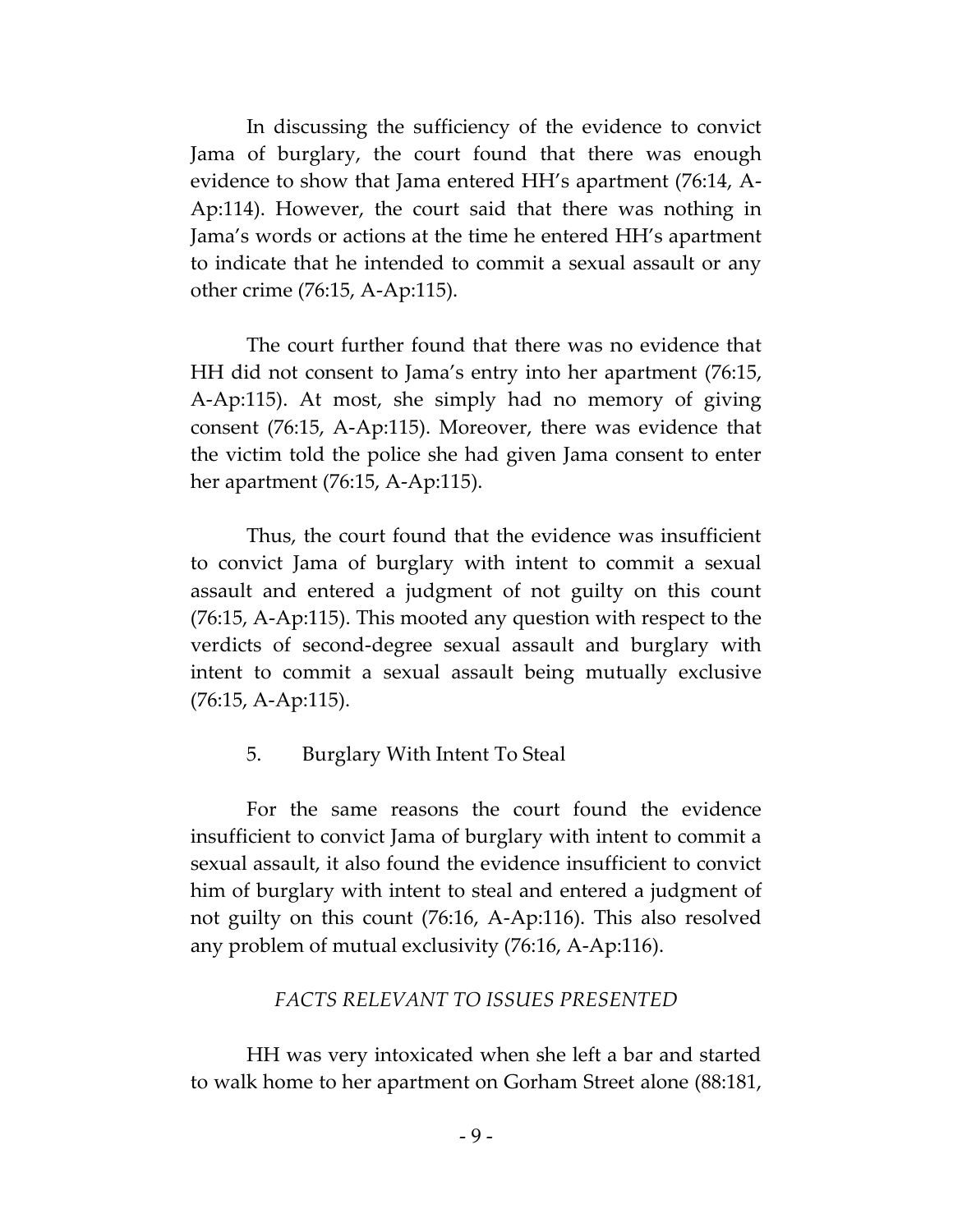198, 204-05). A man HH did not know and had never seen before approached her and helped her walk home (88:205-07).

Although HH had no memory of the man helping her get into her apartment building and to her apartment door, a security camera in the lobby of HH's building recorded Jama helping HH enter the building and walk to the stairs leading to her second floor apartment (62:ex.41; 88:181, 207-08, 212).

HH could not remember unlocking the door to her apartment or going inside (88:215-16). Although HH could not remember at the time of the trial whether she gave anyone consent to enter her apartment, she previously told the police that she gave Jama consent to enter (89:17-18, 20, 34-35).

HH did recall being inside her apartment and getting hit on the back of her head (88:216). She did not give anyone permission to hit her (88:217).

HH was rendered unconscious either from the blow or the alcohol or both, and had no memory of anything that happened after being hit until she woke up later that day on the floor by the door to her apartment, naked from the waist down (88:216, 218, 222, 285).

HH had no memory of removing any of her clothing, of having sexual intercourse, or of giving anyone consent to have sexual intercourse with her (88:221, 228, 231, 278, 288; 89:23).

After waking up, HH found her clothing on the floor (88:223, 225). She also found a condom wrapper that had not been in her apartment before, and a cell phone that did not belong to her (88:222, 225, 240).

Her apartment had been ransacked, and several items including her own cell phone, a laptop computer, PlayStation,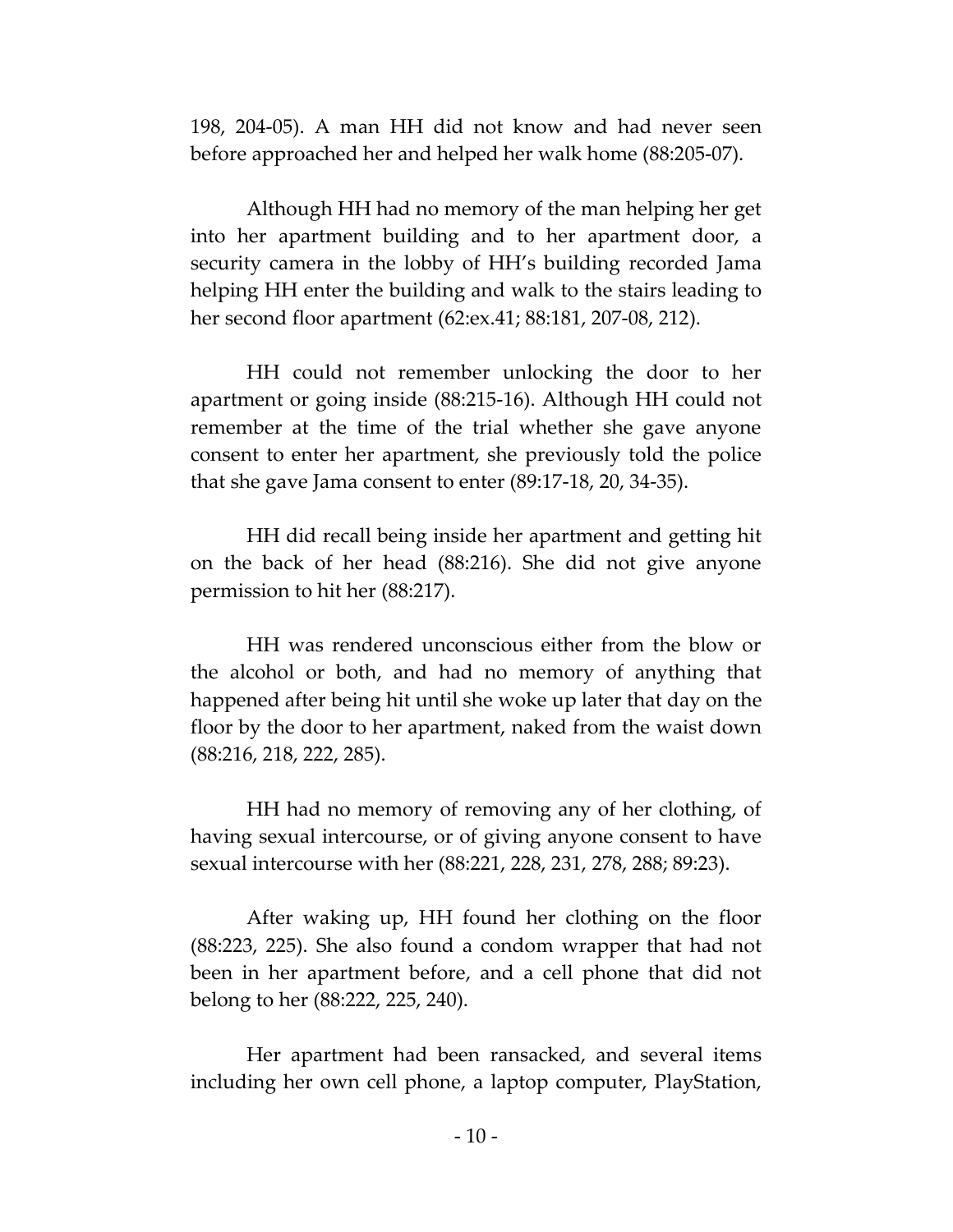Xbox, and various controllers were missing (88:228, 235, 241). HH did not give anyone consent to take these items or to enter her apartment for the purpose of stealing these items (88:232).

The security camera caught Jama coming down the stairs and leaving HH's apartment building with a red Bacardi bag that was taken from her apartment (62:exs.42-43; 88:213; 91:83- 86). That bag as well as a stolen remote control and game controller were found in Jama's apartment (90:44, 46, 51). The stolen laptop computer and Xbox controllers were found in Jama's brother's car (89:105).

HH did a search of the cell phone she found in her apartment, and found a name associated with the person who owned the phone (88:248). That name was Jama (88:248). Jama's scarf was also found in HH's apartment (91:94).

The State Crime Laboratory found male DNA in the vaginal swab taken from HH, and sperm in the crotch area of HH's underpants (90:17-18). The DNA in the sperm belonged to Jama (90:14-15).

#### **ARGUMENT**

**I. The circuit court misconstrued both the sexual assault statute and the burglary statute to require proof, not just of lack of consent, but lack of consent by a person who was competent to give consent, thereby adding an element not intended by the legislature to the crimes defined by those statutes.**

The fundamental error made by the circuit court in this case was misconstruing both the sexual assault statute and the burglary statute to require proof, not just of lack of consent, but lack of consent by a person who was competent to give consent,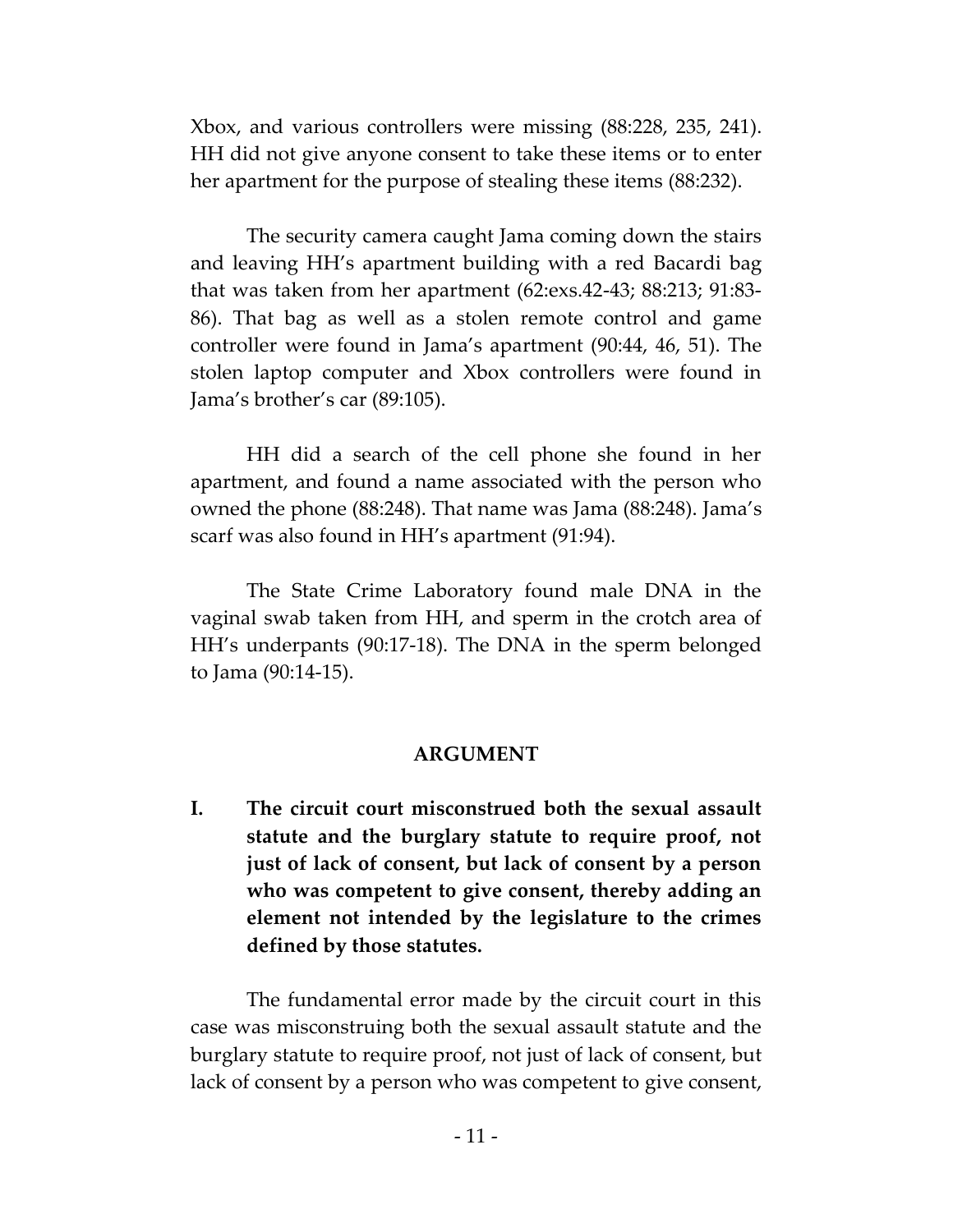thereby adding an element not intended by the legislature to the crimes defined by those statutes.

# **A. The court erroneously added a nonexistent element to the crime of third-degree sexual assault.**

Third-degree sexual assault is committed by having sexual intercourse with a person without that person's consent. Wis. Stat. § 940.225(3) (2013-14).

As written, this statute requires the state to prove only two things, that the defendant had sexual intercourse with a person and that this person did not consent to have sexual intercourse with the defendant. Wis. JI-Criminal 1218A (2002). There is no requirement that the person who does not consent must be competent to give consent.

Wisconsin Statute § 940.225(4) defines "consent," as used in the sexual assault statute, to mean "words or overt actions by a person who is competent to give informed consent indicating a freely given agreement to have sexual intercourse or sexual contact."

But the fact that a person must be competent in order to give consent does not mean that a person must be competent in order to not give consent. *See Berg v. State*, 63 Wis. 2d 228, 238, 216 N.W.2d 521 (1974) (error to assume that converse of statement is necessarily true or intended).

This is clear from an additional provision of the definitional statute which states that a person who is unconscious is presumed to be incapable of consenting. Wis. Stat. § 940.225(4)(c).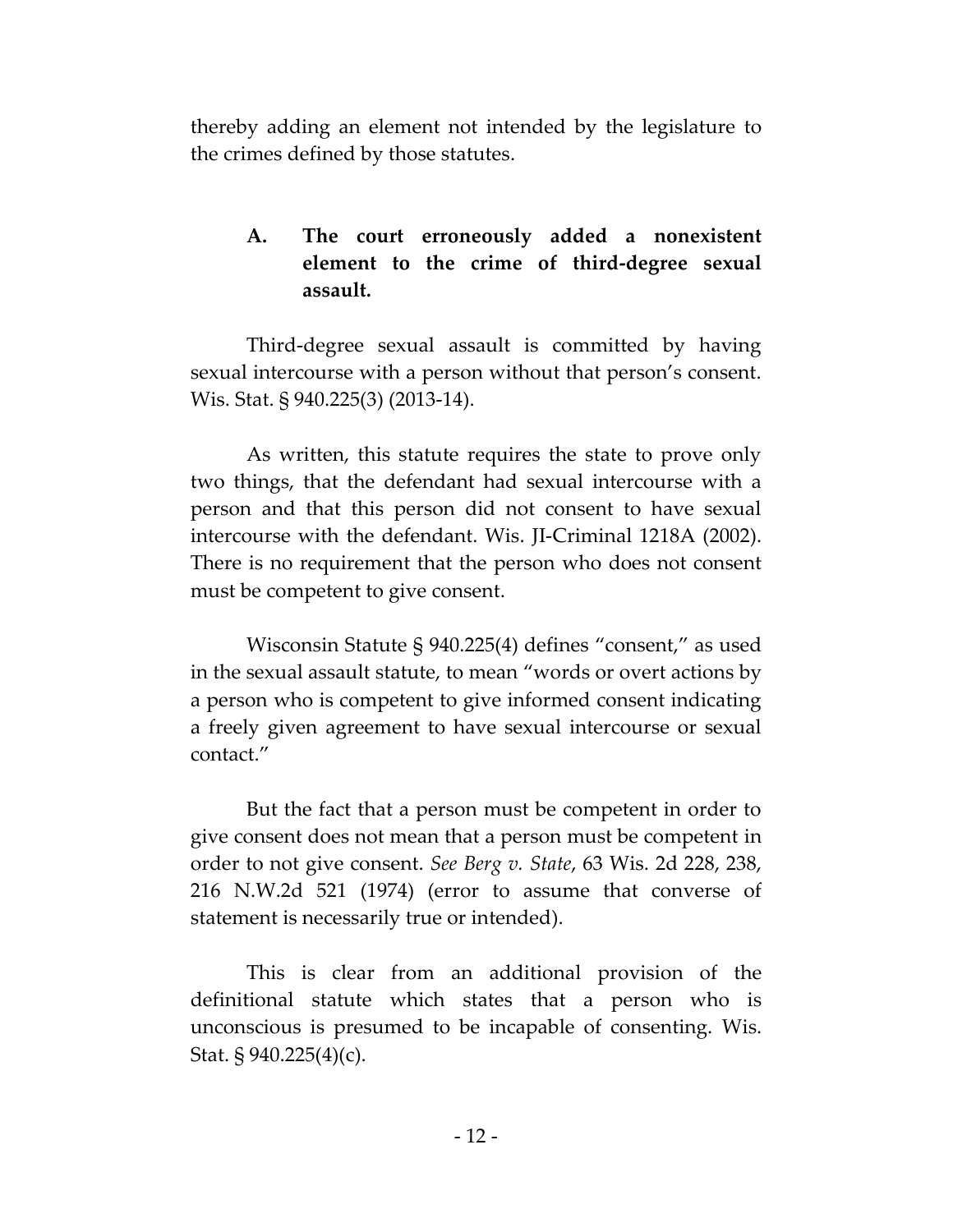The obvious meaning of this provision, when read together with the definition of consent, is that when a person is unconscious, and therefore incapable of consenting, there is presumptively no consent, as defined to require the words or acts of a person who is competent to consent. If there is no competence, one of the component parts of the definition that must all come together for there to be consent is missing. So if a person is not competent to consent, there cannot be any consent as that term is defined.

It would be nonsensical to interpret this provision to mean that when a person is incapable of consenting, so that there could not be any consent, the state could not prove that any unwanted sexual intercourse was without consent. *See Orion Flight Serv. v. Basler Flight Serv.*, 2006 WI 51, ¶ 16, 290 Wis. 2d 421, 714 N.W.2d 130 (statute should be interpreted to avoid absurd or unreasonable results).

The principle that a person need not be competent to consent in order to not consent is also clear from case law interpreting and applying this statute.

In *State v. Grunke*, 2008 WI 82, 311 Wis. 2d 439, 752 N.W.2d 769, the defendants asserted the same contention as the circuit court in this case, i.e., that where a person cannot either provide or withhold consent, allowing a prosecution for having sexual intercourse with that person would clash with the requirement in § 940.225(3) that the intercourse occurred without the victim's consent. *Grunke*, 311 Wis. 2d 439, ¶ 24.

The supreme court stated that this contention was based on a mistaken interpretation of § 940.225(4) which would improperly require the state to prove that the victim actually withheld consent. *Grunke*, 311 Wis. 2d 439, ¶ 28.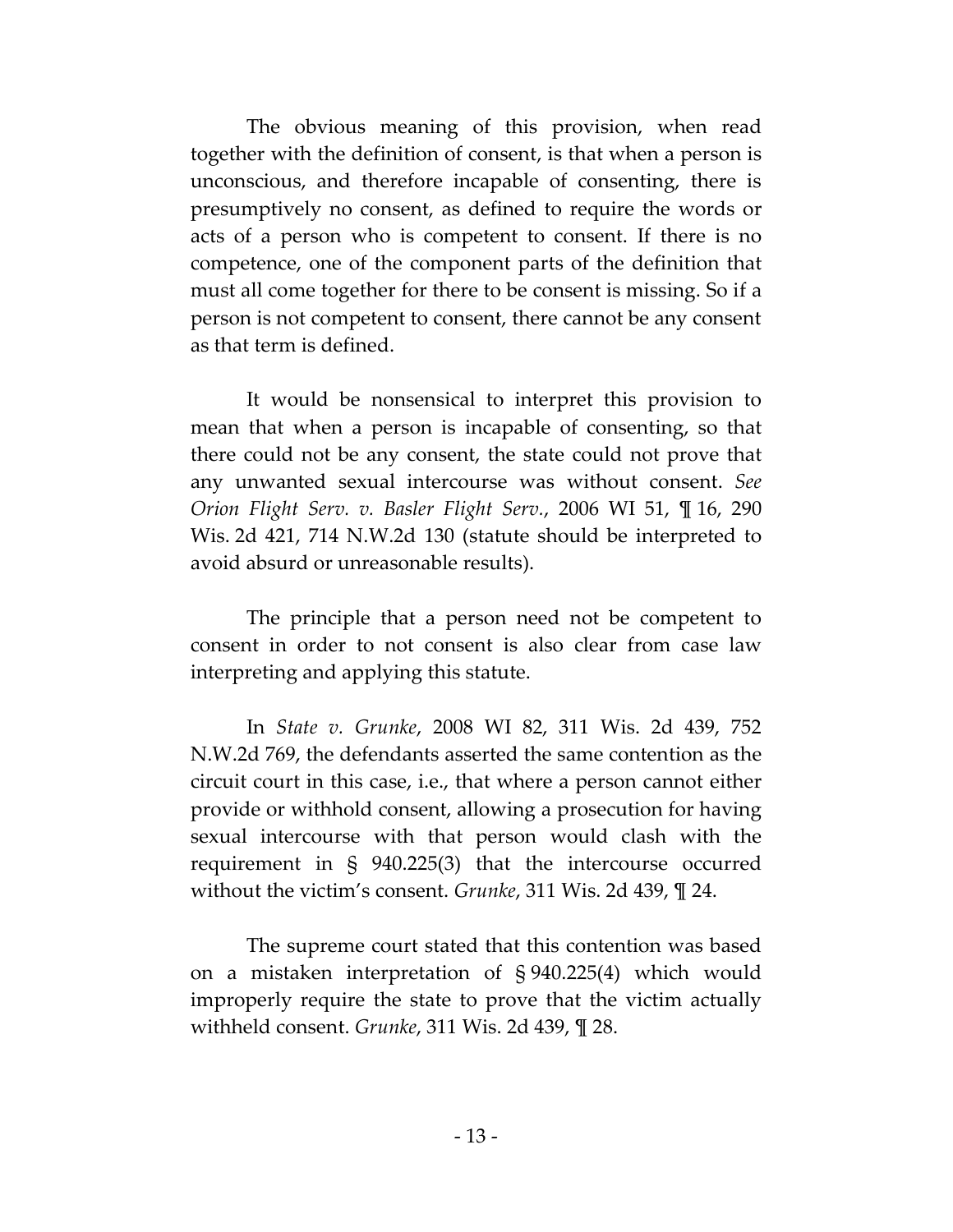But the element of "without consent" in § 940.225(3) requires no affirmative act such as withholding, or refusing, or deciding not to, consent. *Grunke*, 311 Wis. 2d 439, ¶ 28. Rather, there must simply be an absence of any such affirmative act. *Grunke*, 311 Wis. 2d 439, ¶ 28.

"'There is a difference between consent and submission. Every consent involves a submission, but it by no means follows that submission involves consent.'" *State v. Herfel*, 49 Wis. 2d 513, 519, 182 N.W.2d 232 (1971).

If there is only submission, but no words or acts indicating a freely given agreement to have sexual intercourse, there is no consent. *See Grunke*, 311 Wis. 2d 439, ¶ 28; *State v. Long*, 2009 WI 36, ¶ 31, 317 Wis. 2d 92, 765 N.W.2d 557.

The supreme court expressly held that there was no statutory ambiguity or incompatibility between incapacity to consent and lack of consent, as required for a conviction of third-degree sexual assault. *Grunke*, 311 Wis. 2d 439, ¶ 25. To the contrary, the court confirmed the obvious when it stated that the element of "without consent" can be proven easily when the victim is not capable of consenting. *Grunke*, 311 Wis. 2d 439, ¶ 25.

"Common sense dictates that in the case of an unconscious person the unconscious state itself, without more, presumptively prevents giving informed consent." *State v. Sauceda*, 168 Wis. 2d 486, 498, 485 N.W.2d 1 (1992). Thus, it was recognized more than a century ago that "'where the *will* of the female does not concur with the act, or oppose it, and does not act at all, and where she has no power of consenting or dissenting [because of an intoxicated stupor], the act is said to be "against her will,"'" i.e., without her consent. *Quinn v. State*, 153 Wis. 573, 579, 142 N.W. 510 (1913).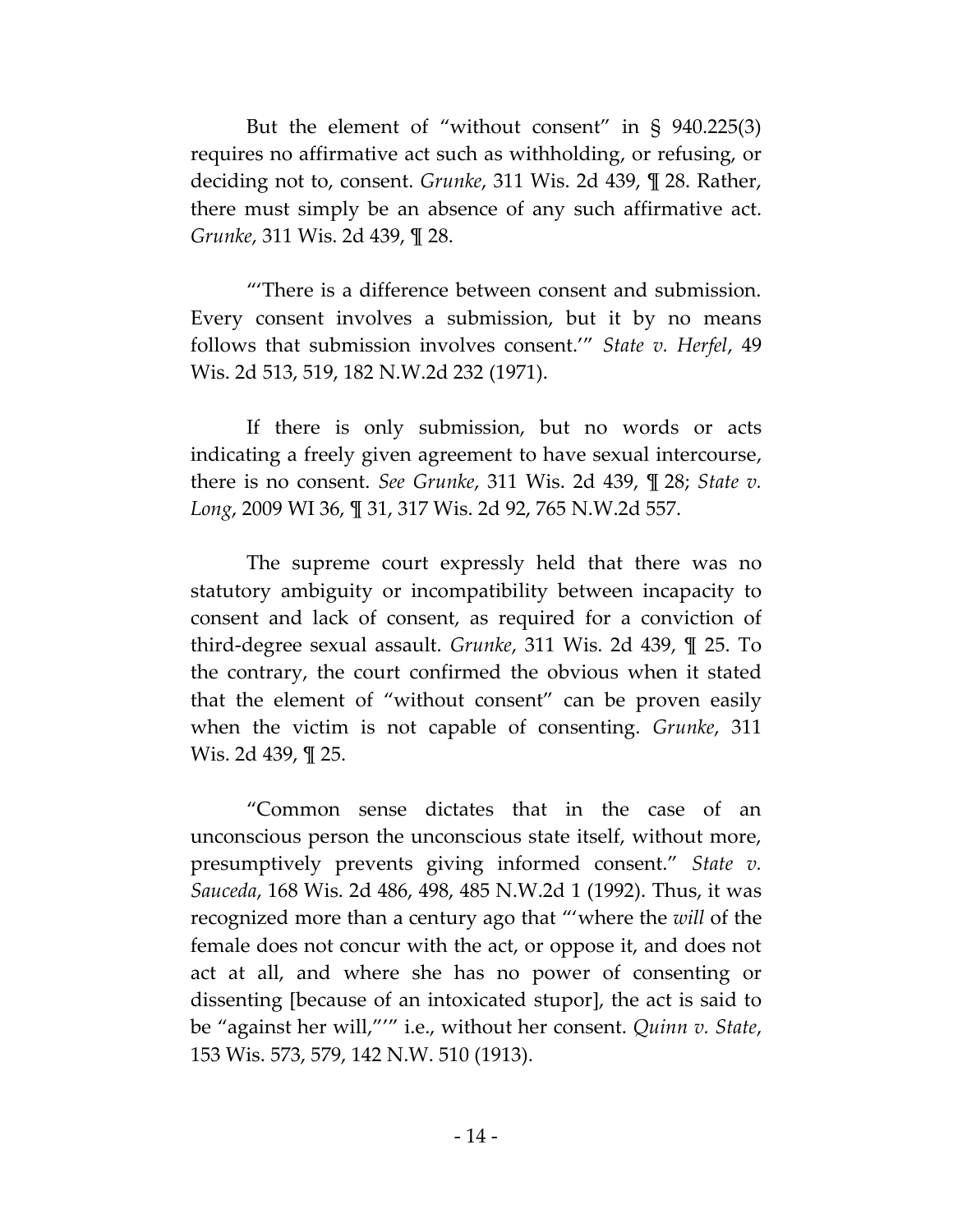Viewed another way, common sense dictates that a person does not have to be competent to do anything in order to do nothing.

# **B. The court erroneously added a nonexistent element to the crime of burglary.**

The circuit court's error is even more pronounced with regard to burglary.

Burglary is committed by intentionally entering any building or dwelling without the consent of the person in lawful possession and with intent to steal or commit a felony. Wis. Stat. § 943.10(1m)(a) (2013-14).

The circuit court's analysis of the consent element in § 943.10(1m)(a) is fundamentally flawed right from the start because of its erroneous belief that there is no statutory definition of the term "without consent" as used in this statute when actually there is.

The words and phrases defined in Wis. Stat. § 939.22 (2013-14) have the meaning designated in that section wherever they are used throughout the criminal code unless a different definition is specifically provided. Wisconsin Statute § 939.22(48) defines "without consent" to mean "no consent in fact." This is the statutory definition that applies to the crime of burglary.

This general definition is significantly different from the specific definition in § 940.225(4), which is applicable only to sex crimes.

The definition of without consent in § 939.22(48) does not contain any reference to a person who is competent to give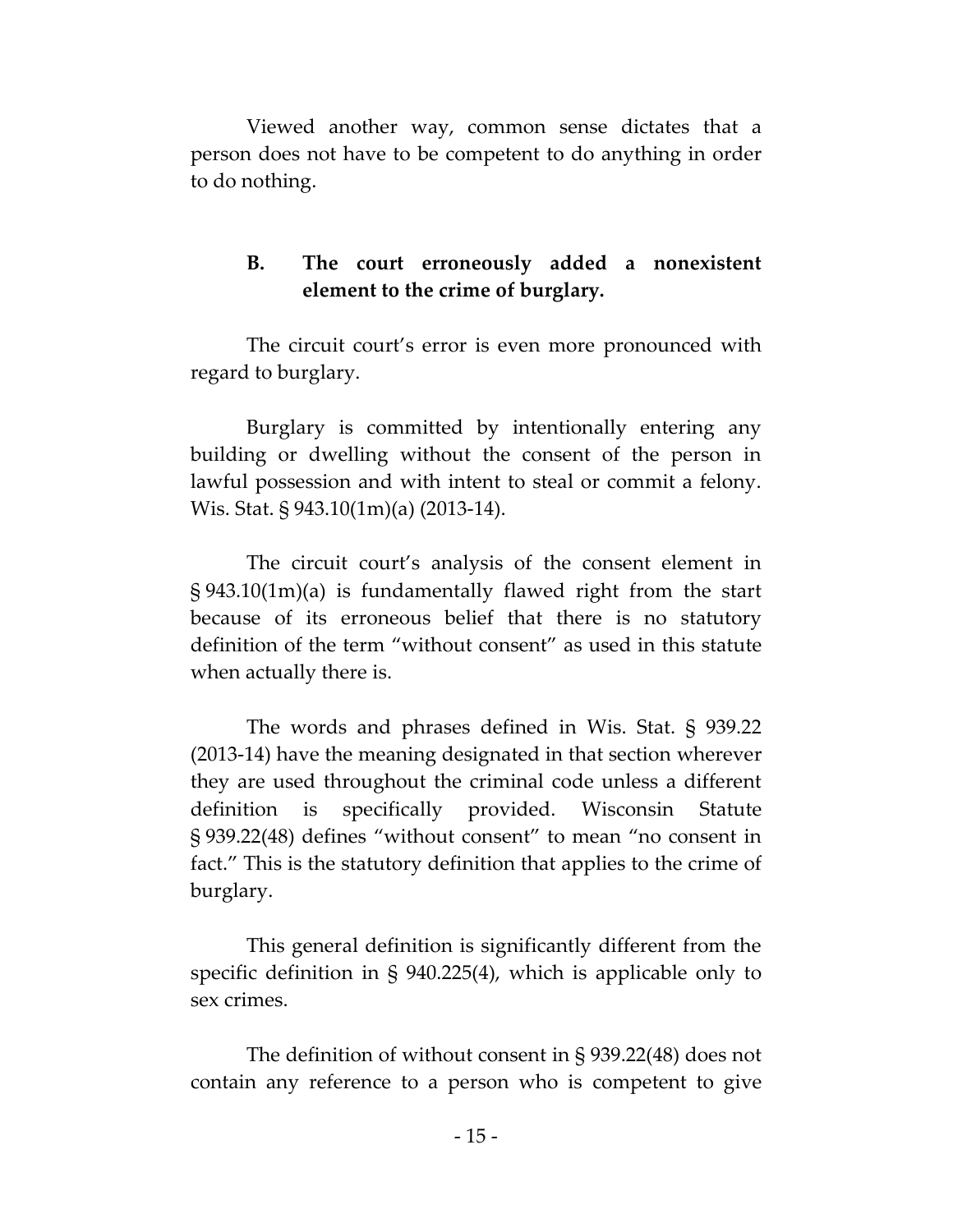informed consent, thereby eliminating the circuit court's main reason for misconstruing the meaning of without consent as that term is used in the sexual assault statute. There is absolutely nothing in the definition of without consent as used in the burglary statute which remotely suggests that competence to consent could possibly be an issue.

Although the definition states that something is without consent when consent is given for several enumerated reasons including defective mental condition, Wis. Stat. § 939.22(48)(c), this part of the definition applies only when there is actually a manifestation of consent, which is legally treated as inoperative because of the circumstances in which it is given. 5 Wisconsin Legislative Council, Judiciary Committee Report on the Criminal Code, comment to proposed § 339.22(48) at 18 (1953).

This comment makes clear that the "area where there has been neither consent in fact nor any manifestation of consent causes little difficulty. Where the victim has no knowledge of the thing done, he cannot be said to have consented to the doing of that thing." Judiciary Committee Report at 18. So when the victim is unaware of what is going on because she is unconscious, she does not consent in fact to anything that is happening, which is therefore without consent.

Furthermore, to construe this definition to require that the victim be competent to give consent would lead to unreasonable results. *See Orion*, 290 Wis. 2d 421, ¶ 16.

Suppose the occupants of a residence leave to go to a bar. When they arrive at the bar they are completely sober so that they are competent to give consent for another person to enter their house. If a person breaks into their house at this time with the intent to steal, he commits a burglary. But suppose the occupants spend some time drinking at the bar and become too intoxicated to be competent to consent. If the same person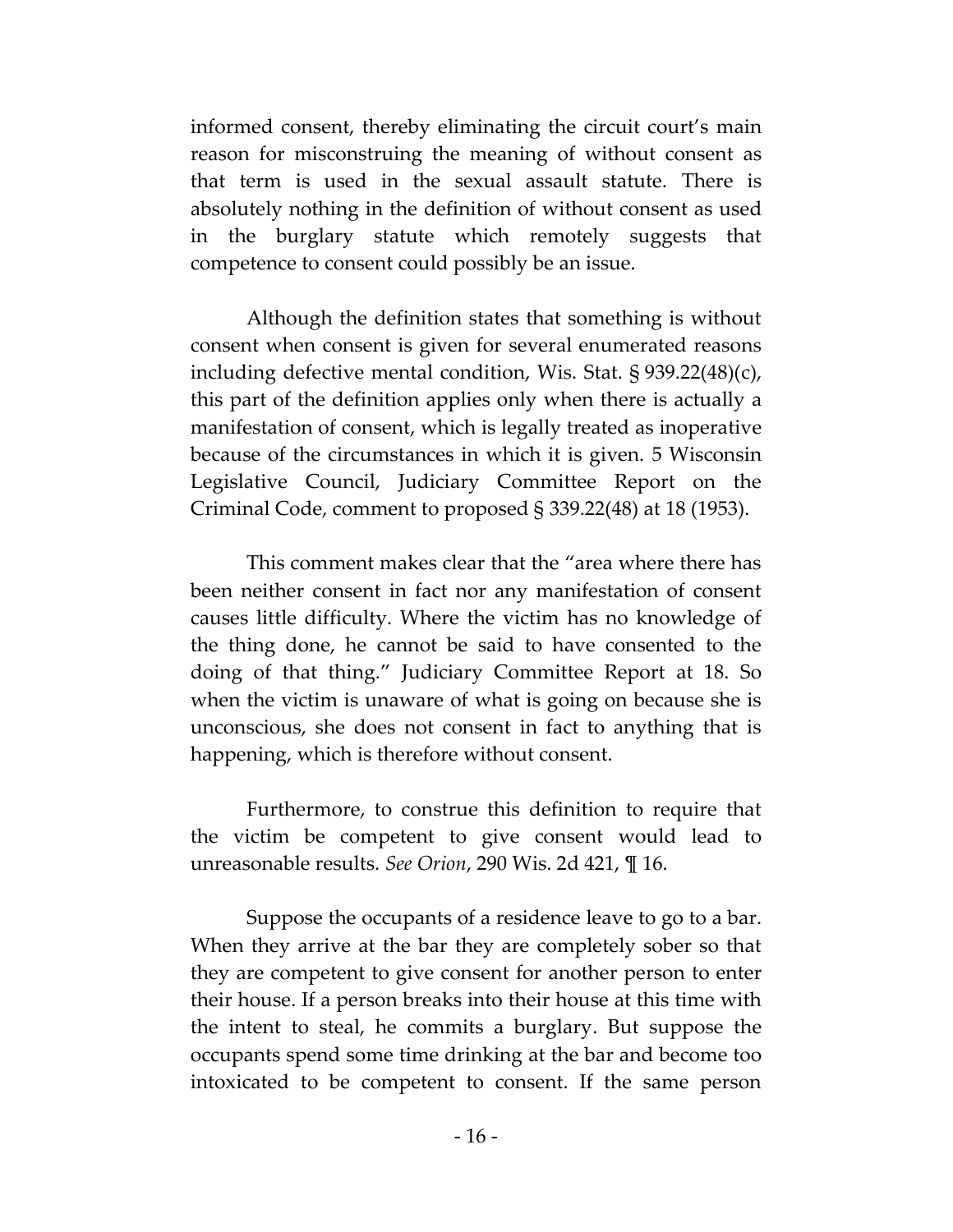simply waits to break into the same house with the same intent to steal, he would not commit a burglary.

There may be a problem where the victim consents to the entry of premises but the consent is limited to place and purpose. In that situation, the extent of the consent must be determined under the facts of the particular case. *State v. Karow*, 154 Wis. 2d 375, 383-84, 453 N.W.2d 181 (Ct. App. 1990).

But where the victim has no knowledge that the defendant has gone beyond the place and/or purpose for which consent was given, there is no consent in fact to this expanded intrusion.

Therefore, contrary to the circuit court's erroneous holding, competence of the victim to consent is not an element of either third-degree sexual assault or burglary, nor is proof of any such competence a condition precedent to conviction for either of these crimes.

**II. The jury properly found Jama guilty of third-degree sexual assault.**

# **A. The evidence was sufficient to prove that HH did not consent to have sexual intercourse with Jama.**

The usual rules for assessing the sufficiency of the evidence apply when a circuit court overturns a verdict of the jury finding the defendant guilty and directs the entry of a judgment of not guilty. *State v. Helnik*, 47 Wis. 2d 720, 722-23, 177 N.W.2d 881 (1970).

Since sufficiency of the evidence is a question of law, *State v. Fleming*, 38 Wis. 2d 365, 368, 156 N.W.2d 485 (1968), review would be de novo. *See State v. Warbelton*, 2009 WI 6,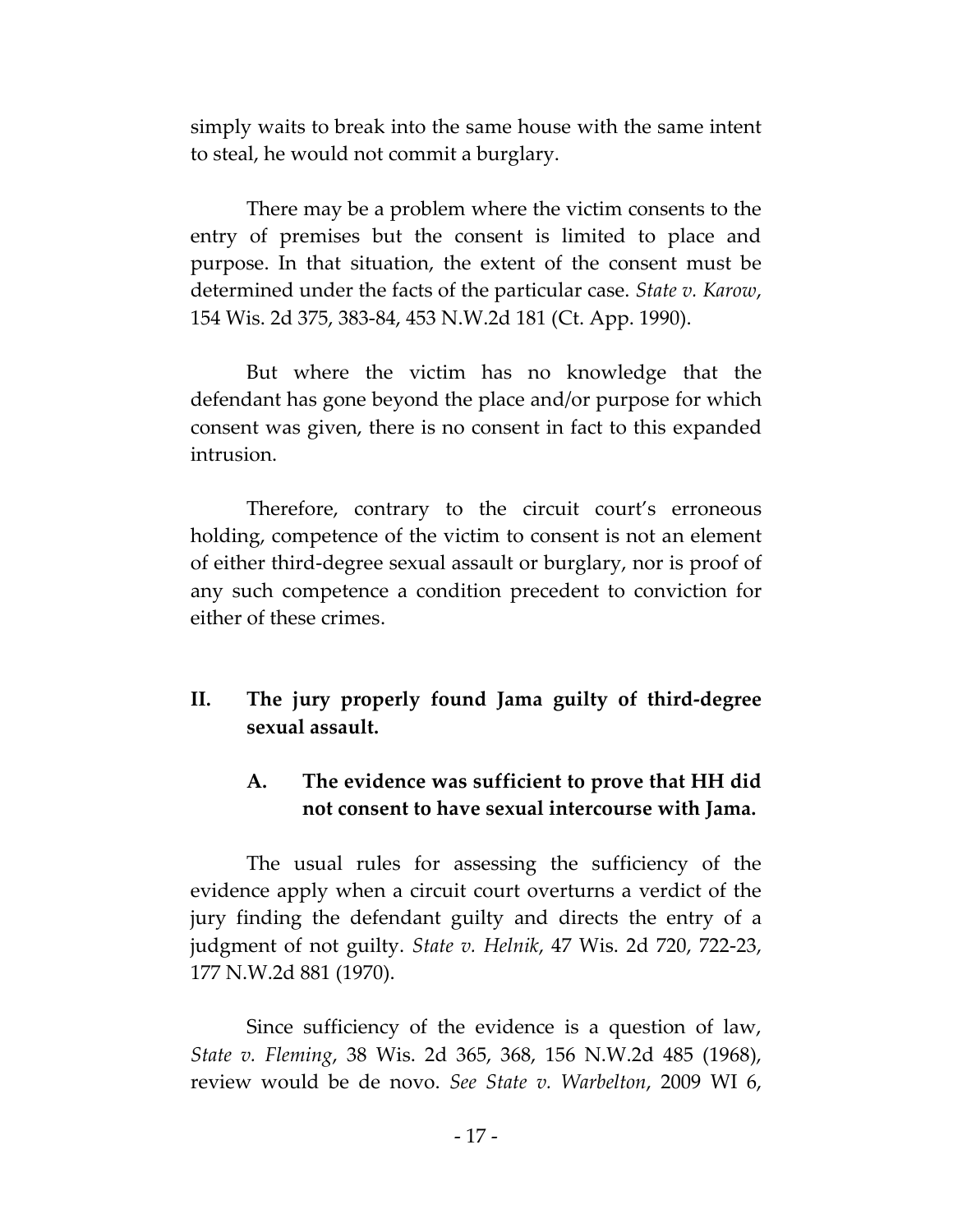¶ 18, 315 Wis. 2d 253, 759 N.W.2d 557 (review of questions of law is de novo).

The test is not whether the reviewing court is convinced of the defendant's guilt, but whether the court can conclude that the trier of fact could reasonably be convinced beyond a reasonable doubt by the evidence it had a right to believe and accept as true. *State v. Perkins*, 2004 WI App 213, ¶ 14, 277 Wis. 2d 243, 689 N.W.2d 684; *State v. Poellinger*, 153 Wis. 2d 493, 503-04, 451 N.W.2d 752 (1990). Thus, the reviewing court must search the record for evidence that supports the finding, *State v. Schulpius*, 2006 WI App 263, ¶ 11, 298 Wis. 2d 155, 726 N.W.2d 706, viewing the evidence in the light most favorable to the finding. *Perkins*, 277 Wis. 2d 243, ¶ 14; *Poellinger*, 153 Wis. 2d at 504.

Here, the circuit court properly found that the evidence was sufficient to prove that Jama had sexual intercourse with HH. But the court was absolutely wrong to find that there was absolutely no evidence that HH did not consent to have sexual intercourse with Jama. This error inevitably stemmed from the court's mistaken belief that there had to be affirmative evidence that the victim withheld consent.

HH testified without contradiction that Jama hit her over the head as soon as she went into her apartment, and that she had no memory of anything that happened after that until she woke up later in the day (88:216).

Because HH was unconscious and therefore incapable of consenting when Jama had intercourse with her (88:278), the element of "without consent" was proven easily. *Grunke*, 311 Wis. 2d 439, ¶ 25. Contrary to the decision of the circuit court, the fact that HH had no memory of giving consent does not vitiate the jury's verdict; it proves beyond a reasonable doubt that HH did not consent because she could not consent.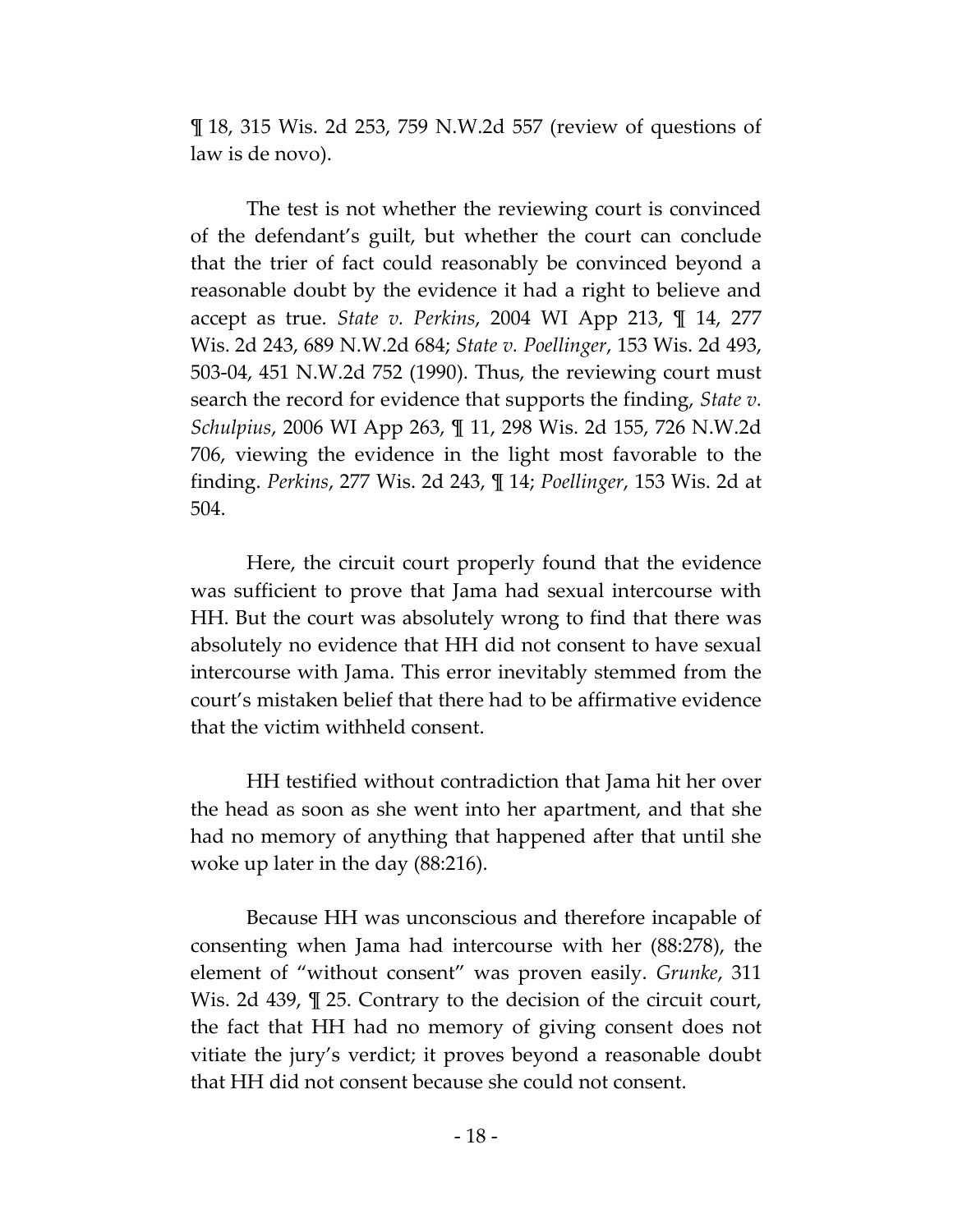No means no. But the absence of yes also means no.

# **B. The verdicts convicting Jama of second-degree and third-degree sexual assault were not mutually exclusive.**

No Wisconsin appellate court has ever adopted the rule of mutual exclusivity advocated by the circuit court, *but see State v. Asfoor*, 75 Wis. 2d 411, 428, 249 N.W.2d 529 (1977) (noting that intent and negligence are mutually exclusive), and this court need not do so in this case because there is no question that the verdicts convicting Jama of second-degree and third-degree sexual assault were not mutually exclusive.

Being incapable of consent, as required for conviction of second-degree sexual assault, and not consenting, as required for conviction of third-degree sexual assault, are not conflicting but completely compatible since there is no consent when a victim is unable to consent. *Grunke*, 311 Wis. 2d 439, ¶ 25; *Sauceda*, 168 Wis. 2d at 498.

The circuit court erred by overturning the unanimous verdict finding Jama guilty beyond a reasonable doubt of thirddegree sexual assault. The court's decision should be reversed, and the jury's verdict should be reinstated.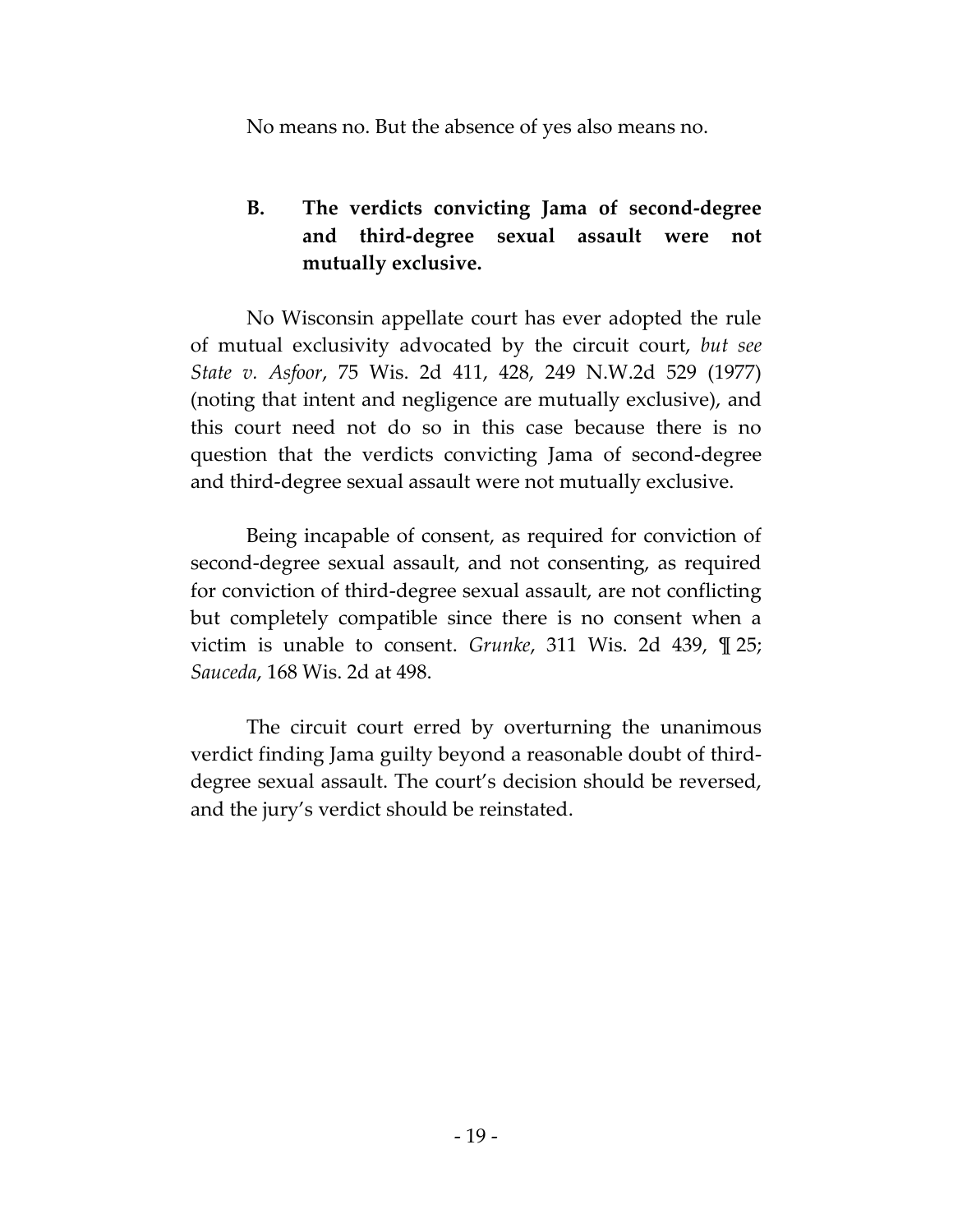- **III. The jury properly found Jama guilty of burglary.**
	- **A. The evidence was sufficient to prove that Jama entered HH's apartment with intent to sexually assault and steal from her, and that she did not give him consent to enter her apartment for those purposes.**

The circuit court properly found that the evidence was sufficient to prove that Jama entered HH's apartment. However, the court erred by finding that the evidence was insufficient to prove the other elements of burglary.

The court was wrong when it said there was no evidence of Jama's words or actions from which a jury could reasonably find that he intended to commit a sexual assault or a theft at the time he entered the apartment.

Facts can be established by reasonable inferences as well as direct evidence. *Perkins*, 277 Wis. 2d 243, ¶ 14; *Poellinger*, 153 Wis. 2d at 504.

It is the function of the trier of fact to draw these inferences. *Poellinger*, 153 Wis. 2d at 504. And in drawing them the trier of fact may use common knowledge and common sense. *State v. Messelt*, 185 Wis. 2d 254, 264, 518 N.W.2d 232 (1994); *Poellinger*, 153 Wis. 2d at 508. The trier of fact can choose among conflicting inferences that may be supported by the same evidence, and can adopt the inference that is consistent with guilt instead of innocence. *State v. Bodoh*, 226 Wis. 2d 718, 727-28, 595 N.W.2d 330 (1999); *Poellinger*, 153 Wis. 2d at 504.

Since drawing an inference is a finding of fact, the reviewing court must accept the inferences drawn by the fact finder even if other inferences could also be drawn from the evidentiary facts. *Poellinger*, 153 Wis. 2d at 504; *State v. Friday*,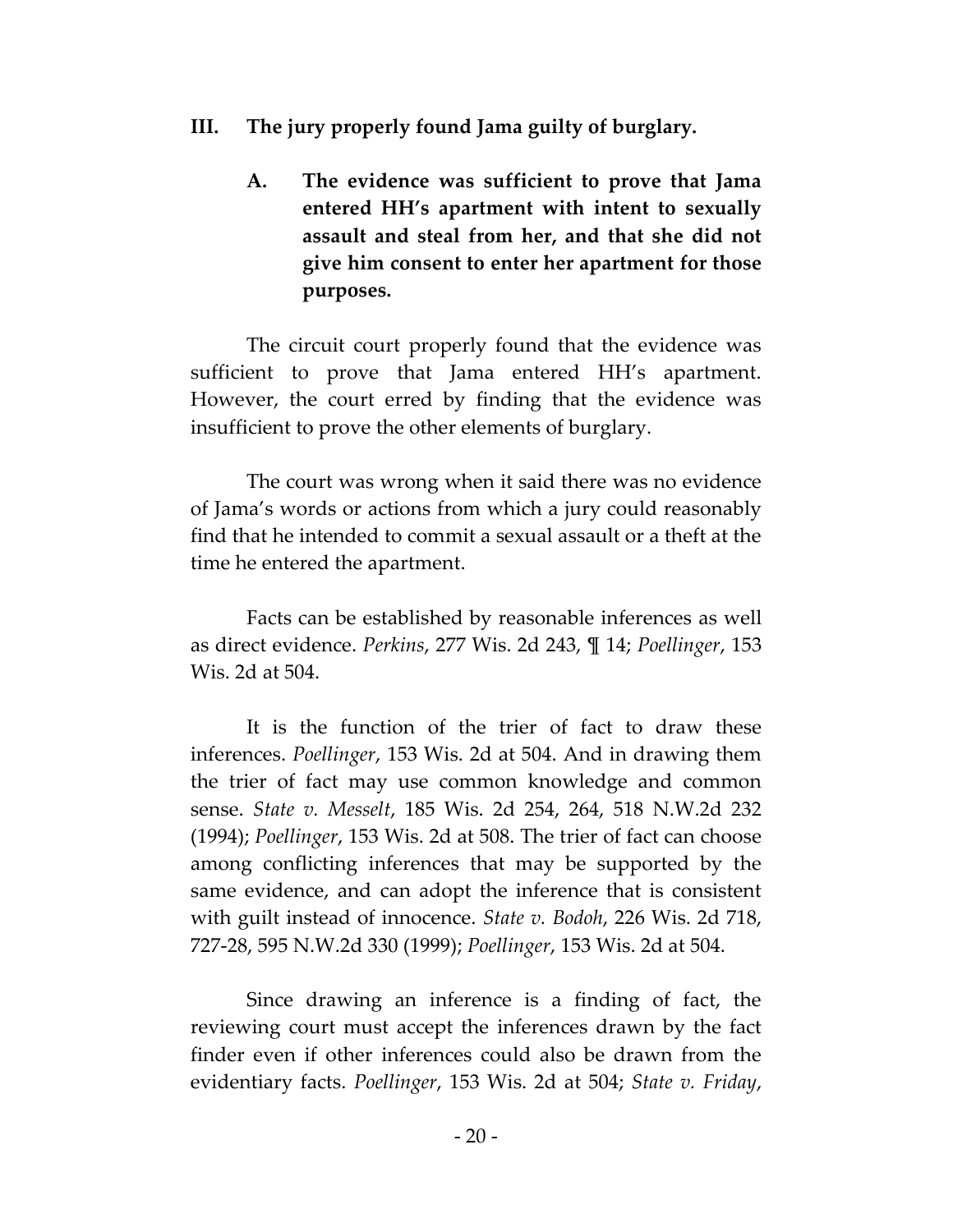147 Wis. 2d 359, 370, 434 N.W.2d 85 (1989). An inference may be rejected on appeal only if it is unreasonable as a matter of law. *See State v. Wenk*, 2001 WI App 268, ¶ 8, 248 Wis. 2d 714, 637 N.W.2d 417; *Bodoh*, 226 Wis. 2d at 727-28; *Friday*, 147 Wis. 2d at 370-71.

The facts that Jama hit HH over the head, knocking her out, as soon as he entered the apartment, then had sexual intercourse with her right there by the door while she was unconscious (88:216, 218, 278), allowed the jury to reasonably infer that Jama formed the intent to sexually assault HH when he saw her walking in a vulnerable condition, and decided to help her get home so he could get into her apartment to effectuate his criminal intent.

The facts that Jama ransacked HH's apartment after sexually assaulting her, and left the building with a bag of loot he found to steal (88:228, 233, 235; 91:84), raises a reasonable inference that he similarly formed an intent to steal what he could from a vulnerable victim, who would be unable to stop him, before getting into her apartment.

The circuit court erred by rejecting inferences that could be drawn by the jury, which were completely reasonable under the undisputed evidence considered in the context of common knowledge and common sense.

The circuit court also erred by finding that the state failed to prove lack of consent because it ignored not only the law defining lack of consent as applicable to the crime of burglary, but also the law establishing that consent to enter premises may be limited to place and purpose.

Although HH may have given Jama consent to come into the entrance to her apartment for the purpose of helping her get inside, she did not consent to his entry for the purposes of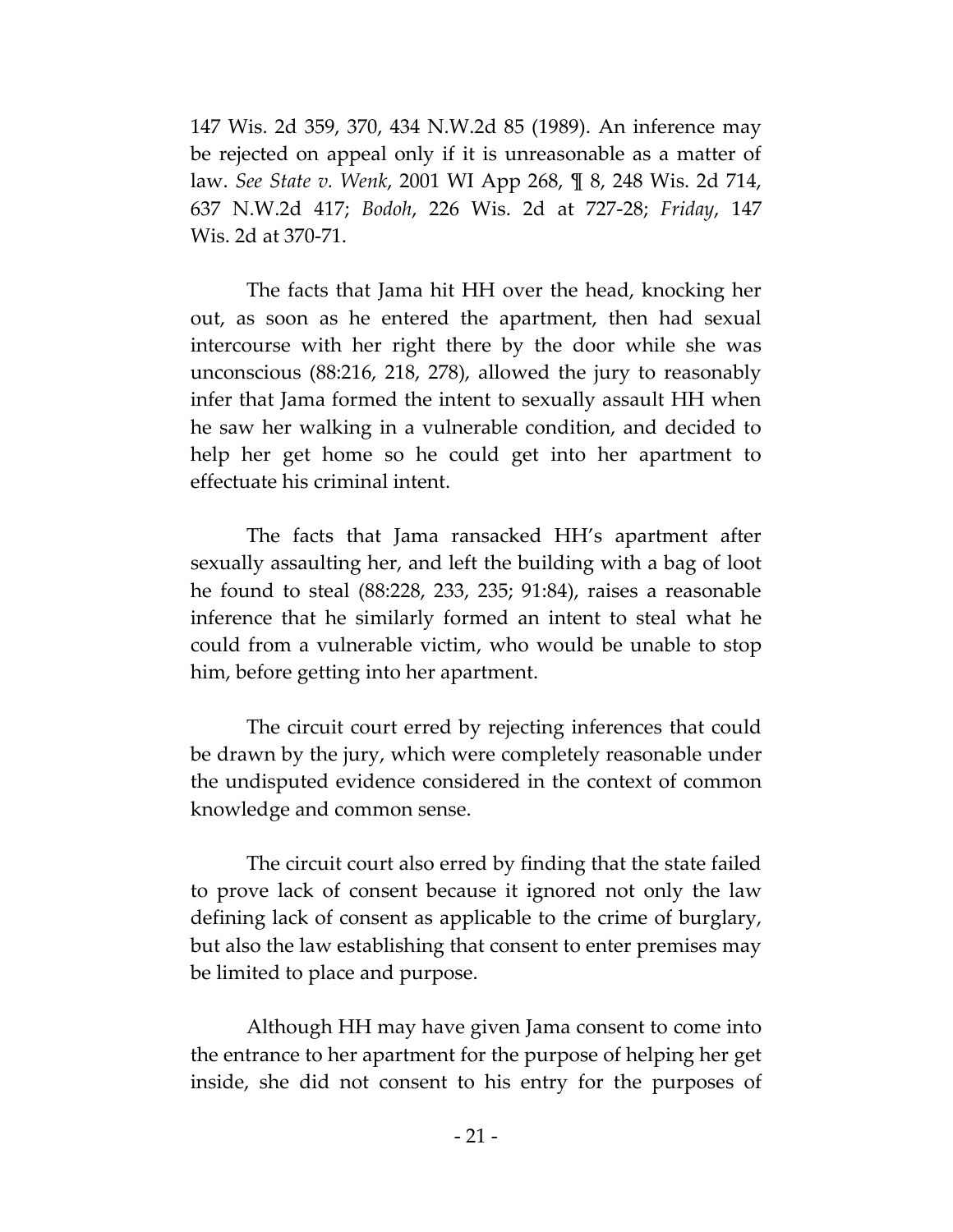raping and robbing her. Since HH was knocked unconscious as soon as Jama entered the premises, HH could not have given him consent to enter for the purposes of stealing or committing a sexual assault.

Lacking consent to enter HH's apartment for those purposes, Jama committed a burglary when he intentionally entered the apartment without consent with intent to sexually assault and steal from HH. *See Karow*, 154 Wis. 2d at 383-84.

# **B. The verdicts convicting Jama of second-degree sexual assault and burglary were not mutually exclusive.**

Being incapable of consent, as required for conviction of second-degree sexual assault, and not consenting, as required for conviction of burglary, are not conflicting but completely compatible since there is no consent when a victim is unable to consent. *Grunke*, 311 Wis. 2d 439, ¶ 25; *Sauceda*, 168 Wis. 2d at 498.

The only inconsistency here is the circuit court's findings that the state proved that HH, despite her unconsciousness, did not consent to the theft of her property, but did not prove that HH did not consent to Jama's entry into her apartment for the purpose of stealing that property (76:4, 15, A-Ap:104, 115).

The circuit court erred by overturning the unanimous verdicts finding Jama guilty beyond a reasonable doubt of burglary with intent to commit a sexual assault and burglary with intent to steal. The court's decision should be reversed, and the jury's verdicts should be reinstated.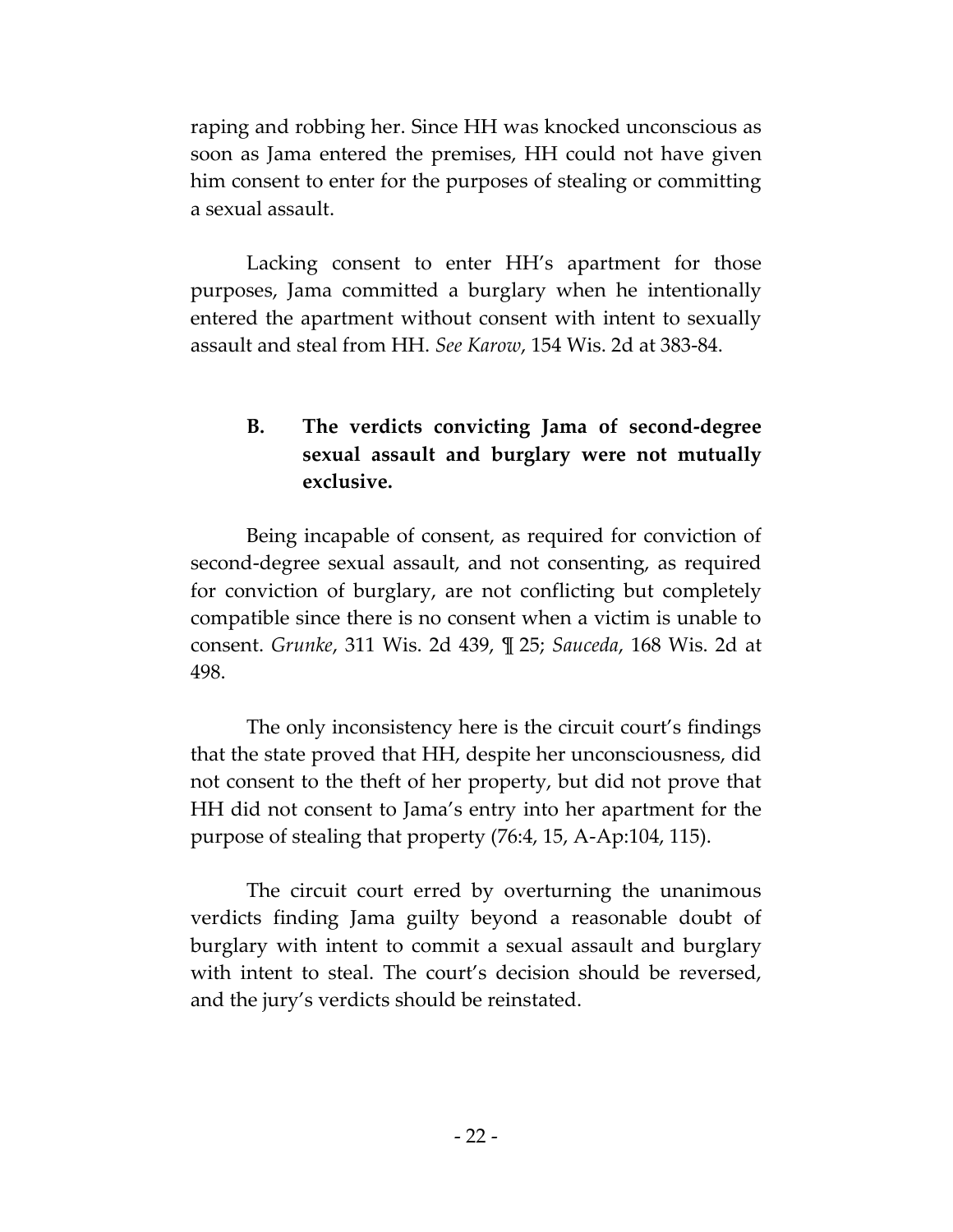### **CONCLUSION**

HH did nothing to deserve what Jama criminally did to her. HH did nothing to justify acquitting Jama of the crimes he unequivocally committed against her. Her acts are no defense. Wis. Stat. § 939.14 (2013-14).

The correct law correctly applied to the evidence in this case establishes that the jury correctly found Jama guilty beyond a reasonable doubt of third-degree sexual assault, burglary with intent to commit a sexual assault and burglary with intent to steal. The circuit court erred when it applied law that does not exist to overturn those verdicts.

It is therefore respectfully submitted that the decision and order of the circuit court directing the entry of judgments of not guilty of the crimes of third-degree sexual assault, burglary with intent to commit a sexual assault and burglary with intent to steal notwithstanding the jury's verdicts of guilty should be reversed, and the verdicts finding Jama guilty of those crimes should be reinstated.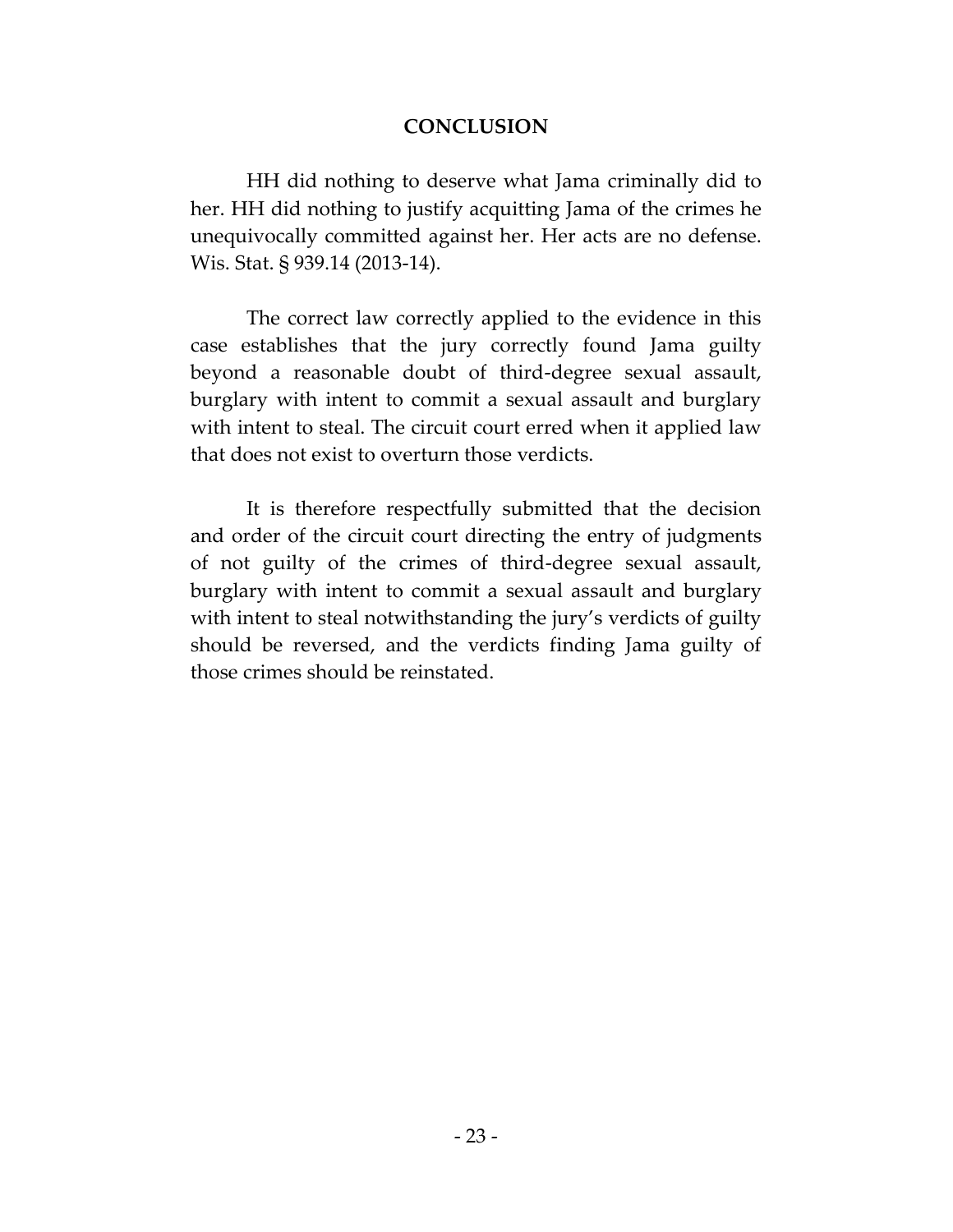The case should be remanded to the circuit court for sentencing and the entry of judgments of conviction on the three remaining crimes of which Jama is guilty.

Dated: April 24, 2015.

BRAD D. SCHIMEL Attorney General

THOMAS J. BALISTRERI Assistant Attorney General State Bar #1009785

Attorneys for Plaintiff-Appellant

Wisconsin Department of Justice Post Office Box 7857 Madison, Wisconsin 53707-7857 (608) 266-1523 (Phone) (608) 266-9594 (Fax) balistreritj@doj.state.wi.us